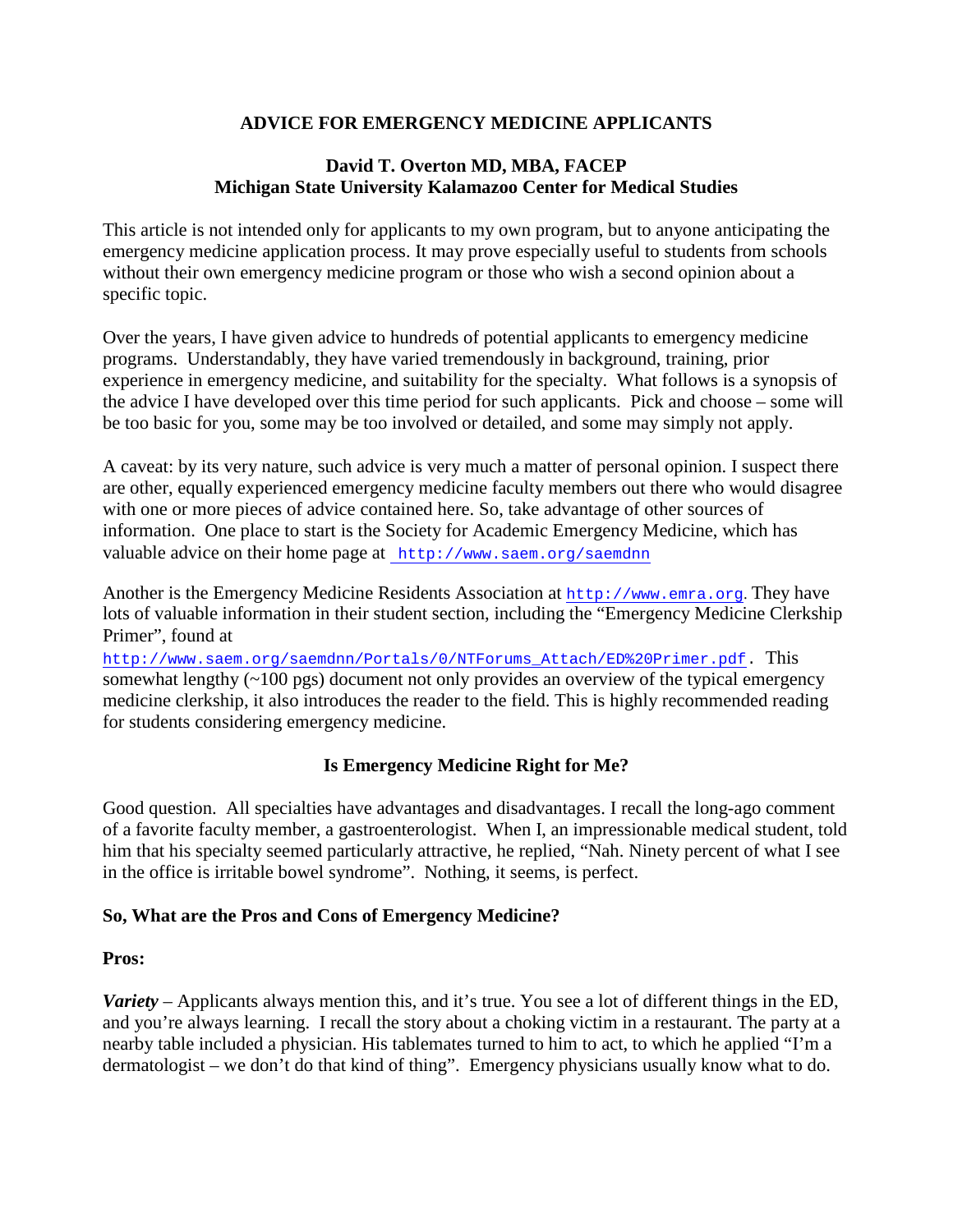*Procedures* – Certainly, emergency physicians lay claim to a variety of procedures, mostly minor, some major. This is probably overemphasized (trust me, nobody does thoracotomies and cricothyrotomies on a daily basis). The real world simply doesn't look like the TV show. Still, there are enough procedures to keep your hands busy and to contribute to the variety of the work.

*Acuity* – This, too, is probably overemphasized. The real world it is not an adrenaline rush every minute. There's plenty of mundane, nuts and bolts primary care, more in some settings than others. Yet, emergency medicine still has more fun and exciting things going on than most other specialties. And there is the undeniable cachet of occasionally being an integral part of the 6 o'clock news.

*Lifestyle* – Whether we like to admit it or not, a lot of people are attracted to certain aspects of our specialty which I lump together as "lifestyle". This includes limited hours, predictability of hours, and the concept that "when you're off, you're off". It is one of the few specialties where physicians can relatively easily cut back to part-time, if desired. There is mobility that few other specialties enjoy. However, there are distinct tradeoffs to the lifestyle issues (see under "Cons").

*Market Factors* – I'll lump a couple of issues here. One is *financial*. Although we're not cardiovascular surgeons, emergency physicians still do pretty well financially, and above average within the house of medicine. I don't point this out because I believe it should make much of a difference. It shouldn't – you should choose a specialty based on what you like and enjoy, not money (a medical career is a long time to do something you dislike just because it's lucrative). Still, to some medical students staring at a six-figure debt load, finances are a factor that some wish to at least consider.

The other factor is the *job market*. It is my observation that the job market for residency-trained, board-prepared emergency physicians continues to be very good. Yes, there are certain perceivedto-be-desirable areas of the country in which the job market is tight. However, all jobs in these areas are tight, not just emergency medicine (great climate and ski slopes sell). The reality is that there are about 40,000 emergency physician jobs out there (this is my guess – other estimates exist). There are only about 25,000 physicians boarded in emergency medicine. It seems to me that leaves a fair amount of opportunity.

## **Con:**

*Lifestyle* – As noted above, there is a flip side to the scheduling issue. Even though the hours are predictable, they are sometimes predictably lousy. Emergency physicians have to work their share of midnights, weekends, holidays, and other times when the rest of the world is home, with their families and friends or asleep. This can get old after awhile. Particularly challenging are the circadian rhythm changes, when one goes from days to midnights to days again. This gets palpably harder as physicians age, and is a quantifiable health threat.

*Competitiveness of the Specialty* – "Well, I'm only an average student, so I'll never get in". Not so. Emergency Medicine has a reputation for being a very competitive specialty that's hard to get into. Wrong.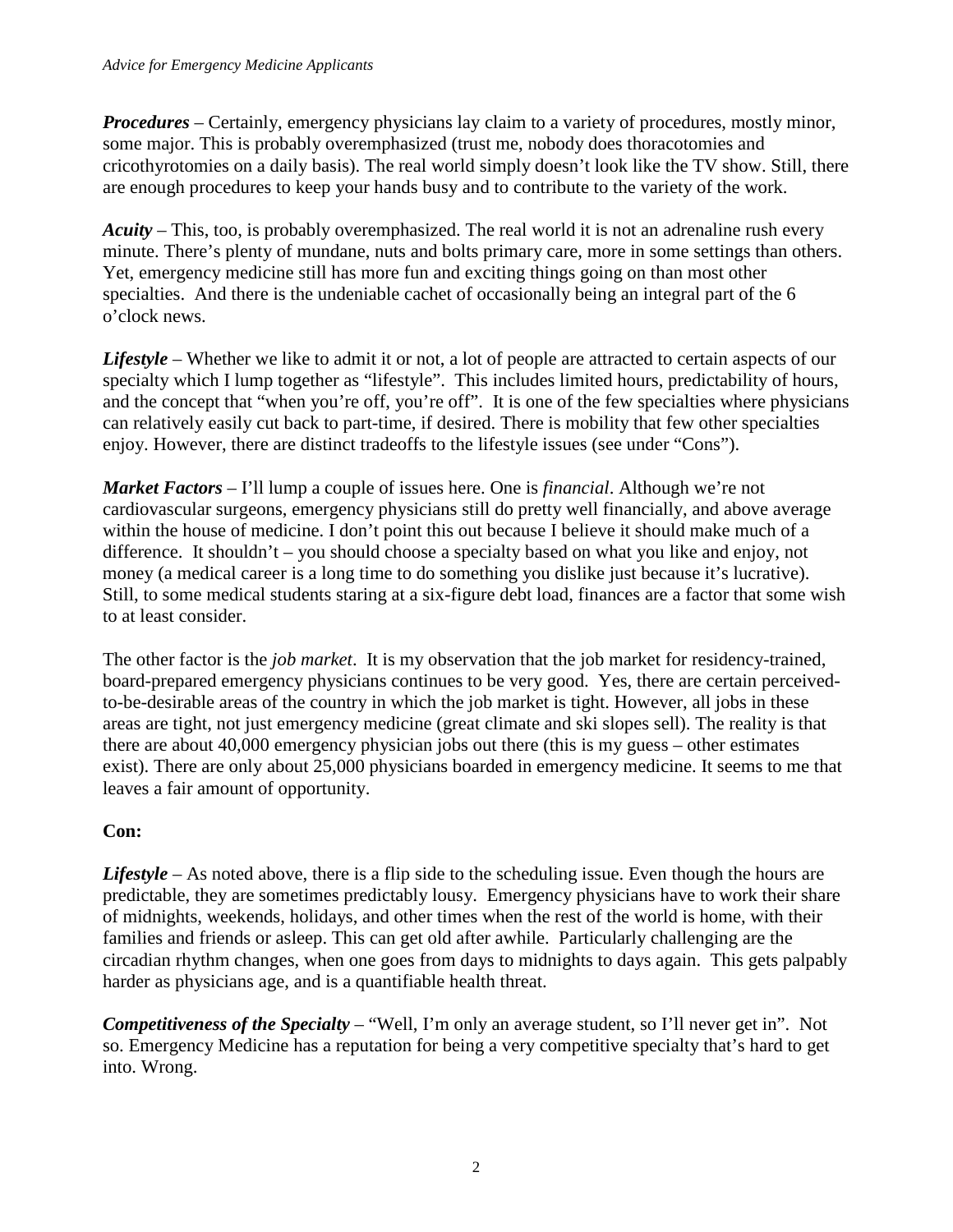The perceived competitiveness stems from emergency medicine's very high fill rate, which is usually 98-99%. That is, there are only about 5-10 or so spots left over after the Match each year. The flip side of this is the fact that, year in and year out, the vast majority  $(-95%)$  of students applying to emergency medicine in the Match successfully match. What all this means is that the balance between the number of applicants and the number of slots is very close.

So, even if you're a below average student, you should be able to get in if you play your cards right. Playing your cards right means applying to enough places and getting good advice. You just have to make sure you're not in the bottom 5% that doesn't match.

*Respect* – This is less a problem than it used to be, but there are still some medical schools and communities where emergency medicine lacks respect as a "legitimate" specialty and career. Faculty members from other disciplines (often older) still admonish students to become "real doctors", and not to "ruin" their careers. In some hospitals, emergency physicians still lack the respect of medical staff and administration, and are forced to put up with excessive amounts of flack on a daily basis. To an excellently trained, highly skilled emergency physician, this can be very demoralizing.

*Lack of Follow-up* – This alleged disadvantage is often cited by non-emergency physicians, and almost never cited by emergency physicians. Certainly, a physician who deeply cherishes ongoing relationships with patients and their families may be a better fit for primary care. However, there are plenty of rewarding opportunities in the ED to "connect" with patients and families, and make a real difference. Frankly, it's a non-issue.

*Burnout* – Again, an oft-cited concern of non-emergency physicians. Studies reveal that the rate of emergency physicians leaving the specialty is no higher than other specialties. Yes, one sometimes gets the sense of a vague, underlying dissatisfaction from some emergency physicians. However, this appears to be no different than the frustration many physicians are feeling with the pressures and turmoil roiling the health care industry. Another non-issue.

*Decision-Orientation* – I'm not sure whether to list this as a pro or a con, but it needs to be pointed out, regardless. Emergency physicians must be comfortable making important decisions, sometimes with an incomplete database. Certainly, we all like to get all the necessary information before making clinical decisions. Yet there are times in emergency medicine when life and death decisions must be made immediately, critical pieces of information aren't available, and you simply have to decide. Whether you call it decision-orientation, or a propensity to shoot from the hip, it is largely a matter of personality make-up. If you're a data-gatherer by nature, you may not be comfortable in emergency medicine.

## **What if I'm a Woman?**

Although 50% or greater of medical school classes are now women, studies have suggested that a somewhat smaller proportion of those women enter emergency medicine (about 33% of entering classes). Is there something about the specialty that is unfriendly to women? Or is the applicant pool simply diluted out by those women that enter other specialties, such as OB/GYN, etc.?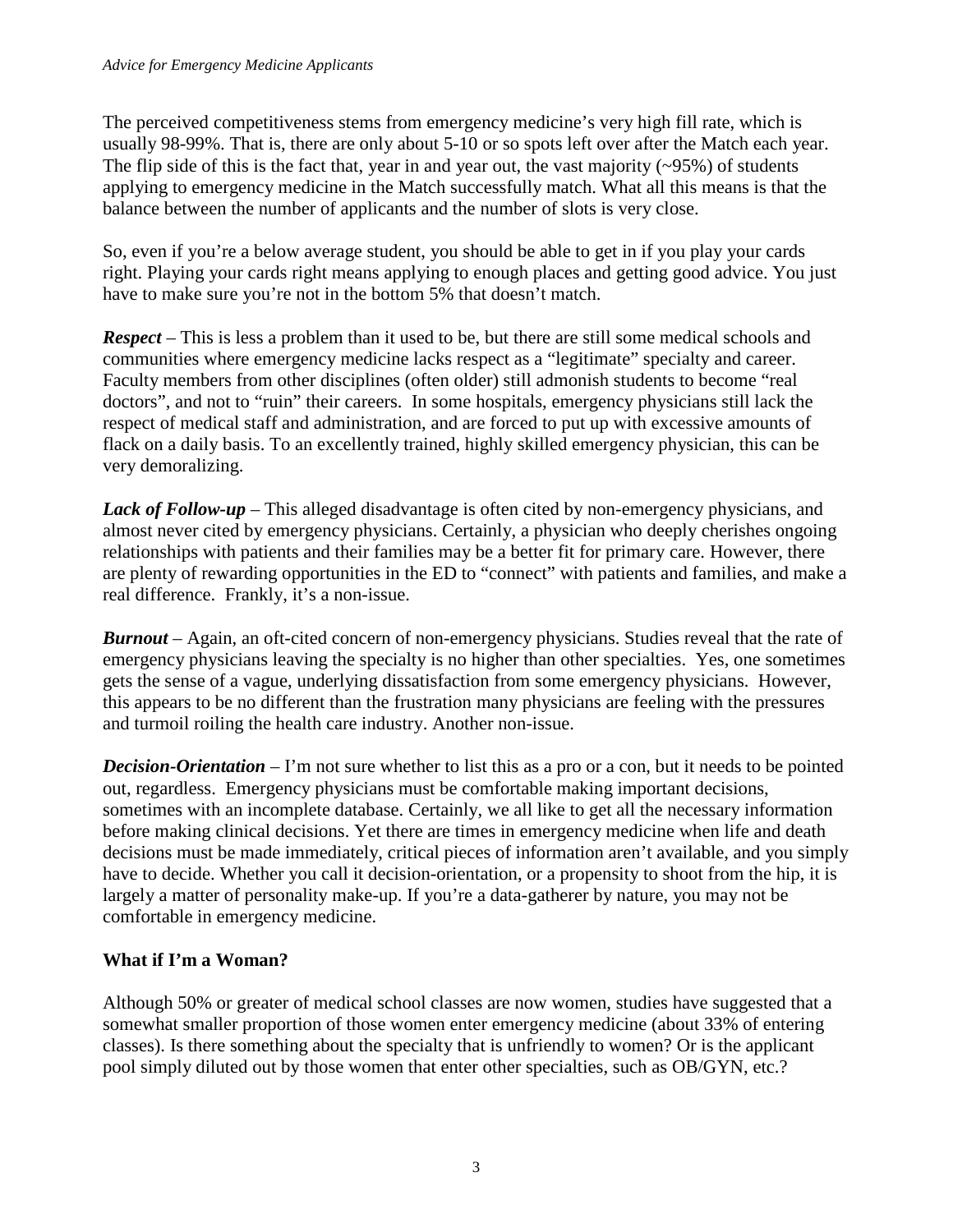Hard to say. Although it seems to me that emergency medical practice has some distinct advantages to female physicians, I'm probably not the one who would know (being male).

Who would know is the American Association of Women Emergency Physicians. Find them at the ACEP web site:

[http://www.acep.org/ACEPmembership.aspx?id=24784&ekmensel=c580fa7b](http://www.acep.org/ACEPmembership.aspx?id=24784&ekmensel=c580fa7b_86_474_btnlink) [\\_86\\_474\\_btnlink](http://www.acep.org/ACEPmembership.aspx?id=24784&ekmensel=c580fa7b_86_474_btnlink).

They have a very nice 50-page document for women thinking of entering emergency medicine. The direct link is at:

[http://www.acep.org/WorkArea/DownloadAsset.aspx?id=8370&ekmensel=c580fa7b\\_86\\_474](http://www.acep.org/WorkArea/DownloadAsset.aspx?id=8370&ekmensel=c580fa7b_86_474_8370_7) [\\_8370\\_7](http://www.acep.org/WorkArea/DownloadAsset.aspx?id=8370&ekmensel=c580fa7b_86_474_8370_7)

#### **Membership in Emergency Medicine Organizations**

A good way to learn more about emergency medicine is to join professional emergency medicine organizations as a student. If you are definitely applying to emergency medicine, this is mandatory. You want to be able to list your membership in the various emergency medicine organizations on your ERAS application. It demonstrates your dedication to the specialty, and, as noted above, it is a good way to find out more about the specialty.

- *American College of Emergency Physicians (ACEP)* ACEP is the oldest and largest professional organization in EM. By virtue of your membership, you get a subscription to *Annals of Emergency Medicine*, various monthly newsletters, etc. [http://www.acep.org](http://www.acep.org/)
- *Emergency Medicine Residents Association (EMRA)* This is an organization for emergency medicine residents, but they also have a medical student section. Highly recommended. [http://www.emra.org](http://www.emra.org/)
- *Society for Academic Emergency Medicine (SAEM)* An academic organization that emphasizes research and education. Certainly the most prestigious place to present emergency medicine research. You also get a subscription to *Academic Emergency Medicine*. [http://www.saem.org](http://www.saem.org/)
- *American Academy of Emergency Medicine (AAEM)* This is a younger professional organization, like ACEP. [http://www.aaem.org](http://www.aaem.org/)

Warning – It's simply human nature that every form of human interaction has politics, and emergency medicine is no different. Just be aware that in the past there was bitter infighting and bad blood between AAEM and ACEP. Although lots of emergency physicians are members of both organizations, some physicians and entire programs are staunch supporters of one organization and rabid opponents of the other. The background to the squabble would take me hours to explain, and shouldn't prevent you from joining or listing your membership in either. I would just stay away from overly dogmatic and controversial stances if the subject comes up in an interview. You may not know how your interviewer feels about it.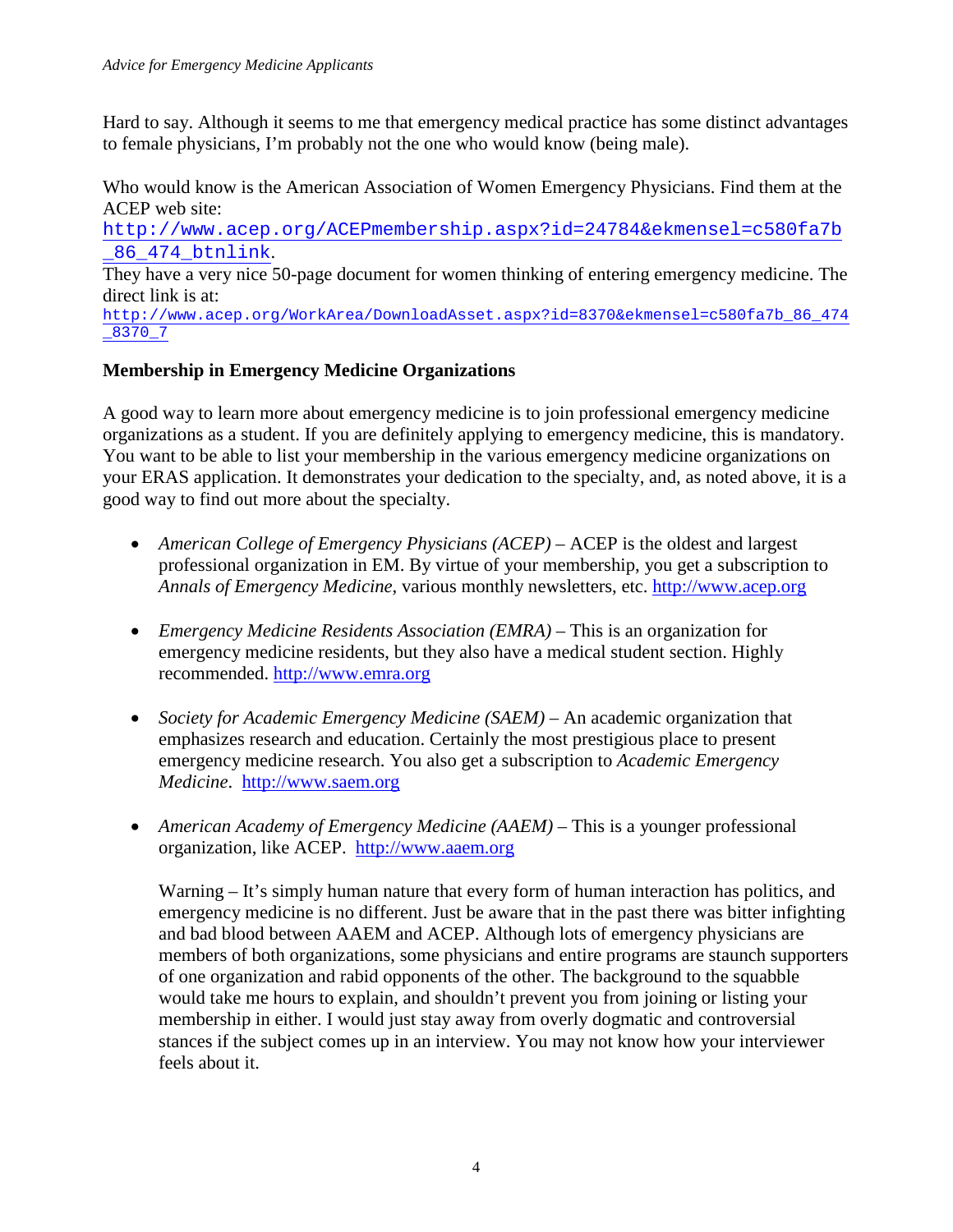#### **When do I Have to Make a Decision?**

An unfortunate long-term trend in medical education is the push to force students to decide on their specialty earlier and earlier in the game. This is inevitably before students have a chance to experience the broad breadth of medical practice, and make a reasonably informed decision.

And, due to changes in graduate medical education financing, it has become considerably more difficult for people to change their mind later on. In many circumstances, programs and their institutions are at a financial disadvantage if they accept residents who have completed some or all of residency training in another specialty and then change their mind. Thus, it is getting harder to find an emergency medicine program to accept you if you have already completed, for instance, two years of internal medicine.

So, ideally, you should begin the planning process during your third year, at the time you start planning your fourth year schedule. Whether you've definitely decided upon emergency medicine, or still waffling between two possibilities, the course is pretty similar.

## **How Should I Plan my Fourth Year Schedule?**

## *You've Definitely Decided on Emergency Medicine*

If you've decided that emergency medicine is it, you should schedule one, and usually two, emergency medicine electives as early in your fourth year as possible, like July through October. If your school's curriculum includes an emergency medicine rotation during the third year, you may decide to do only one month during your fourth. If so, do it somewhere else – not much sense doing two rotations at the same place. If you don't have an emergency medicine rotation during third year, you will probably want to do two months during your fourth.

If your school has a required fourth year emergency medicine clerkship, that will obviously be one of the months. Where to take the other month depends:

- Is there a particular residency that you have an interest in? If so, do an elective month there. Such an "audition" elective early in the season gives you a month-long look at the program, and is a much more accurate picture than a several-hours whirlwind interview. Secondly, it gives the program a much better look at you, and (as long as you do a good job) probably gives you a leg up in the application and matching process.
	- Now, I have heard some advisors state that if you have a very strong medical school record (AOA, etc.), that you should NOT do an audition elective at the place where you think you want to go. Their logic is that you are already at the top of your class, so the only direction you can go is down. Thus, they feel that you have little to potentially gain from the rotation, and a lot to potentially lose.

Although this is certainly an interesting perspective, I still disagree. As noted above, there are two objectives here: for you to impress the program, and for you to evaluate the program. Sure, it's obvious that when doing an away elective you should do a great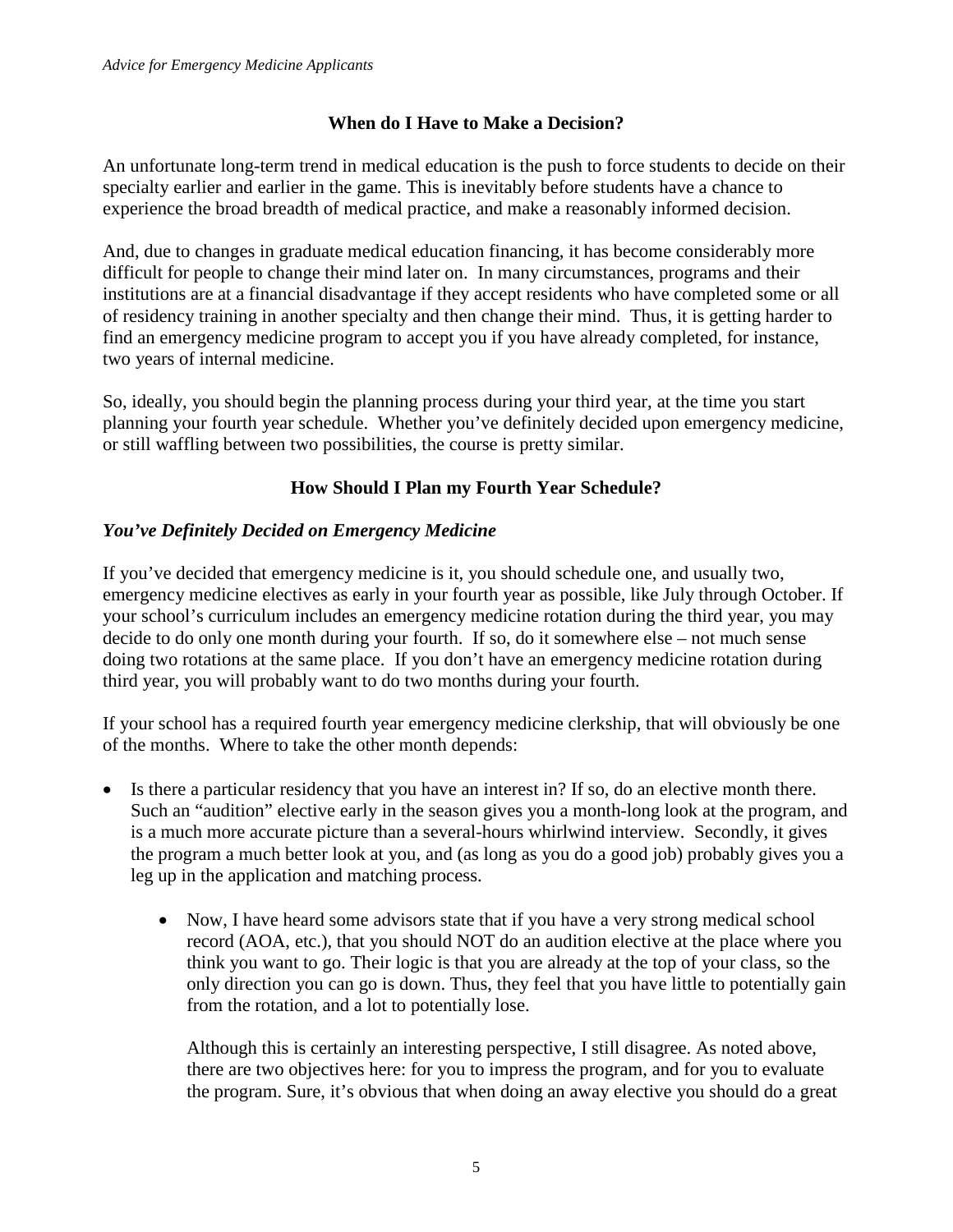job: work hard, arrive early, stay late and be a generally enthusiastic, upbeat person. However, relatively few people really shoot themselves in the foot when on an away rotation, and it's even more unlikely that a top flight, AOA student will. More important is the chance for you to more thoroughly evaluate the program.

• What if there isn't a program that you have a preconceived interest in? I would then advise that your second month be in a different kind of setting than your first month. If your first month was at a university hospital emergency department, then choose a community or a city-county emergency department residency. Emergency medicine is a broad field, and it's possible that the first place you experienced had a skewed patient population and spectrum of pathology. Looking at the opposite end of the spectrum affords you some perspective (and may even change your mind!) However, whatever you choose, make sure that you choose a place with an emergency medicine residency.

What about if your school doesn't have an emergency medicine residency? Should you still do an emergency medicine rotation at home, even if you're not required to? Some students feel that such a rotation is "wasted". I've heard pros and cons to this, but my advice is that, most of the time, you should probably do the local rotation (unless the word on the street is that it's really bad), and then follow-up with a second, away rotation at a residency program.

The local rotation will still give you a view of emergency medicine, albeit one's that different from a residency program, and it will still get you a letter of recommendation. And, frankly, it always looks a little funny when a student skips their home site - it begs the question about whether there's a problem somewhere.

Beyond that, I wouldn't advise doing more than two months of emergency medicine during your fourth year. (Rare exceptions may include something unique: a month of emergency medicine research, a specialized EMS month, something international, etc.). Remember, you'll be doing emergency medicine the rest of your life, and fourth year is an opportunity to experience the rest of medicine. You should hone your basic medical knowledge with some core medicine, surgery and pediatrics (most schools require this, anyway). Beyond that, explore. Radiology, dermatology, ENT and opthalmology - these may be given little time in an emergency medicine residency curriculum. Have you always wanted to do some tropical or missionary medicine? This is a prime time to do it. But you have to plan ahead, or it won't happen.

## *What if I Haven't Decided Yet?*

If you are still on the fence between emergency medicine, and say, urology, request that your first two fourth year months include EM and urology. That way, you can (hopefully) choose after two months, and still have time to complete a traditional interview cycle. However, you will have to thoroughly investigate both specialties during the latter part of your third year, probably with two different advisors, so that you are prepared and ready to go either direction once your decision is final. You will probably need to have prepared two applications, two ERAS files, two Personal Statements, etc., so that you are ready to go either way.

## **What if I'm Too Late?**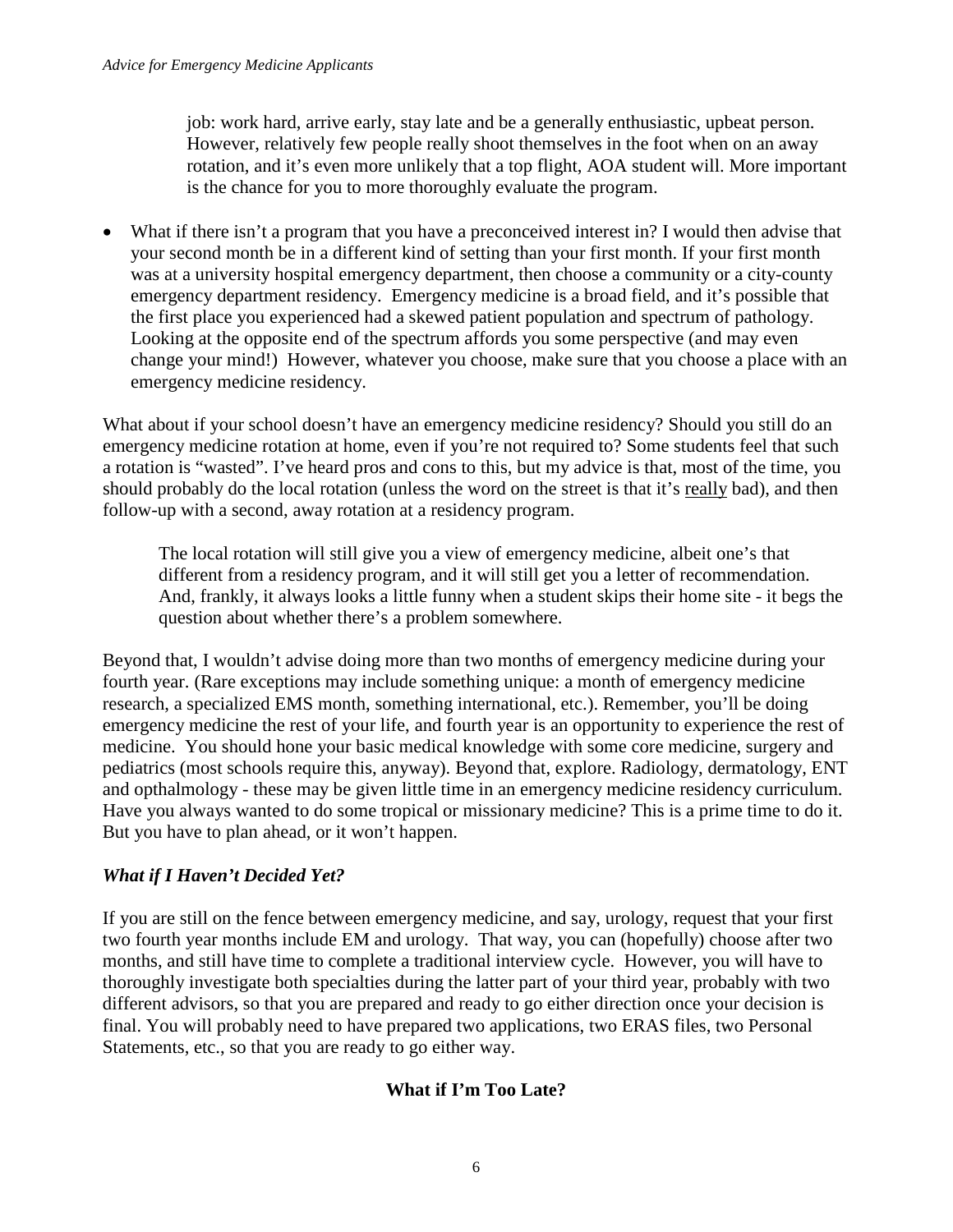It depends on how late, late is. Let's say you've already applied to fifteen pediatrics programs. Yet, you do an EM rotation in December, and fall in love with it. It is conceivable, with hard, fast work and a supportive advisor, you could quickly get an ERAS application together for emergency medicine, and get it out to EM programs. Admittedly, many programs have explicate or implicit deadlines for applications. Some may consider a late application if you are a particularly strong applicant or if you explain your predicament. Nonetheless, I would make sure that you apply to a lot of programs (thirty or more) to improve your odds.

Let's say you're even later, and there's no way you can interview this year. What to do? Intentionally go unmatched and try to scramble? Or intentionally match into a one-year position, and try again next year?

First, do NOT intentionally try to scramble. There are very few spots left over after the EM match each year (last year there were only five in the entire country), and they go fast. Realistically, your chances of scrambling into an EM spot are slim. This would mean that you would then need to scramble for a one-year spot, perhaps transitional, preliminary medicine or preliminary surgery, and then try again next year. But, successfully scrambling into ANY residency is getting tougher. An increasing number of US grads are left out in the cold and can't find ANYTHING to scramble into.

So, it's best to interview for, and rank, one or more "safety" specialties or programs. Which is the best kind of program to spend one year in and try again? Changes in federal GME funding have complicated this somewhat. If you're reasonably sure that you'll be able to find an EM spot next year, you should try to maintain your eligibility for GME funding as much as possible, to retain your financial desirability to the maximum number of programs. I would suggest a preliminary surgery spot or a transitional year.

On the other hand, let's say you're not at all sure that you're going to be successful next year, either. Maybe you made a full-court press application this year, and still went unmatched? You might then consider what your next choice of specialty might be. If, for instance, it would be internal medicine, you might consider doing a preliminary medicine year. Then, if you are unsuccessful in the EM match next year, you haven't thrown a year away.

One thing I wouldn't suggest: doing a different residency (say, three years of family practice) and then going out and practicing emergency medicine, anyway. You will likely find plenty of people (always from other specialties, I've noticed) who will suggest this route. After all, they remember a buddy from med school who did just that. And, they'll point out, you'll learn everything you need to know in family practice or internal medicine, anyway.

Wrong! Family practice or internal medicine residencies will teach you family practice or internal medicine, NOT emergency medicine. And, I promise you, in this day and age, that's the route to a dead end career. You'll never be able to become ABEM board-certified. Your job opportunities will be limited (and will continually shrink), and your income will lag that of residency-trained colleagues considerably. Trust me – don't do it!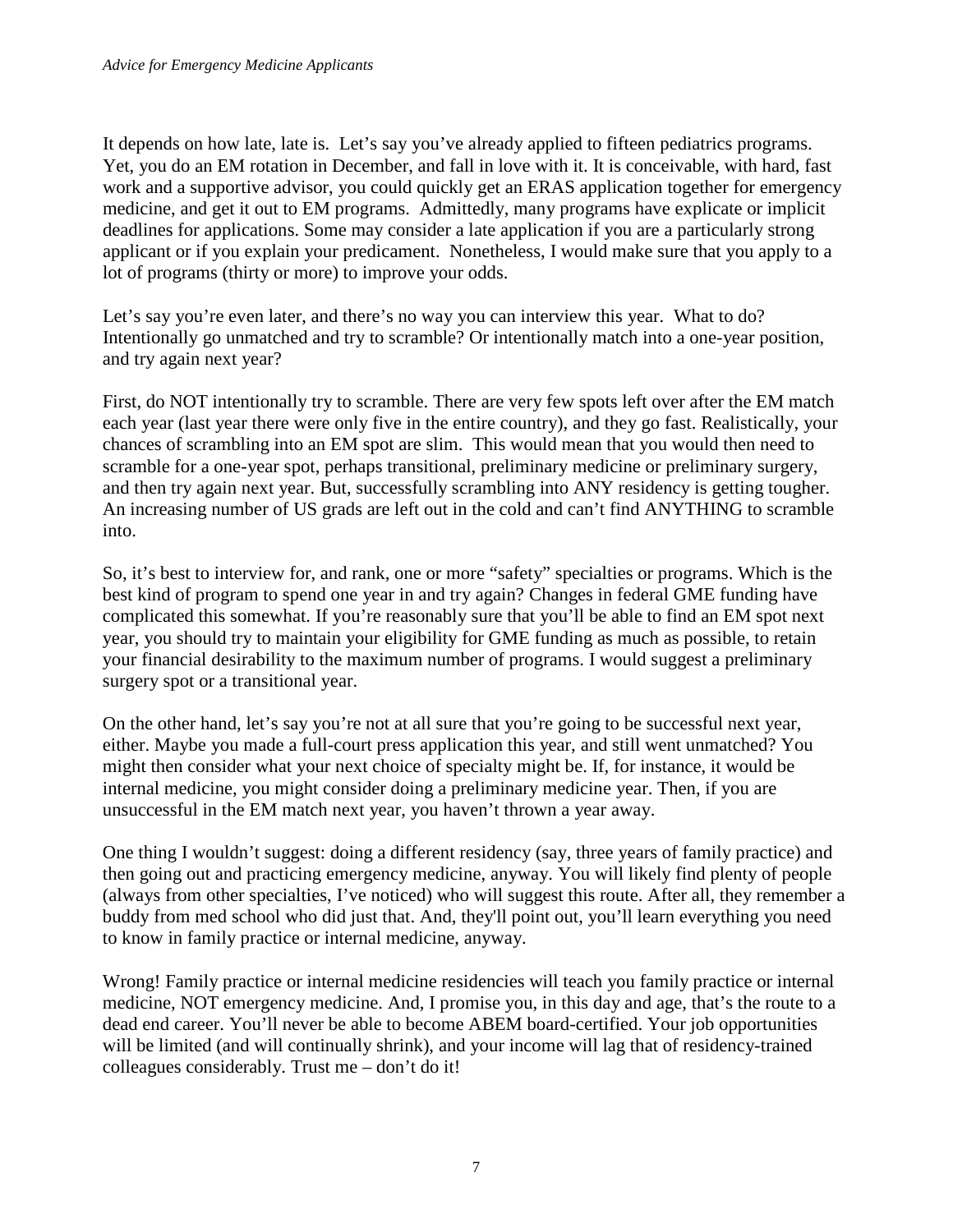#### **Finding an Advisor**

Early in this process, it is *CRITICAL* that you locate a good emergency medicine advisor! Every specialty is different, so advice that is great for the surgery-bound may be lousy for you. If your school has an emergency medicine residency program, or is affiliated with one, you have an advantage. Likely advisor candidates are the residency director, the associate residency director, the chair, or the director of undergraduate education. In some places the role is explicitly or implicitly assigned to one person. In others, several people function as advisors, and students choose. Ask the residents who's best. Ask the faculty. Ask the secretaries (they know everything). Then, introduce yourself, tell them you're interested in emergency medicine and ask if you can meet sometime to talk about residencies.

What if your school doesn't have a residency or a nearby affiliated one? The emergency medicine faculty within your medical school still may be very knowledgeable about the application and interview process and function as fine advisors. But, remember that not all emergency medicine faculty members are effective advisors. A good advisor usually is involved in the process of interviewing and ranking residents on a yearly basis. Just because someone is residency-trained doesn't mean they know the latest about the application game.

But what if you're at a school or a campus with no emergency medicine presence at all? That's a tough spot to be in. You're going to have to be a self-starter, and do lots of bootstrapping, networking and self-education. However, it is still important that you have an effective emergency medicine advisor (and no, I don't mean the neurologist you were assigned to). After all, this is your career, and it's too important to leave to chance. If you're in this spot, you're likely going to be doing 1-2 away electives at emergency medicine residency programs, so you should quickly adopt surrogate advisors at one or both. Schedule time with the program director early in the elective month to ask advice. You might even contact them a few months in advance (but after you've scheduled the elective) and get advance advice over the phone. Don't be shy about it – tell them your predicament, and ask if they can help you or refer you to another one of their faculty that can. And, if they are totally unhelpful, you should wonder how supportive a residency director they'll be.

Finally, if you're still stuck, call me. I do this for away students all the time.

Once you've identified an advisor or advisors, you need to meet with them to discuss matters, (if they're remote, this may be by phone or e-mail). You need to consider what kind of program you want. What kind of eventual emergency medicine practice do you envision? Community? Teaching? University? City-county? Research? Do you have geographic preferences? What are things you've liked and didn't like about rotations you've had so far? Consider your feelings toward the pros and cons of emergency medicine. You will probably want to get your advisor's thoughts regarding away electives. They usually will know where some particularly good places are. You will likely get their advice on where to apply. You will probably go through the list of residencies get their opinions on various programs. Although most program directors will understandably beat their own drum and paint their own program in the best light, the best advisors will keep this to a tolerable minimum and truly put on their "mentor" hat for you.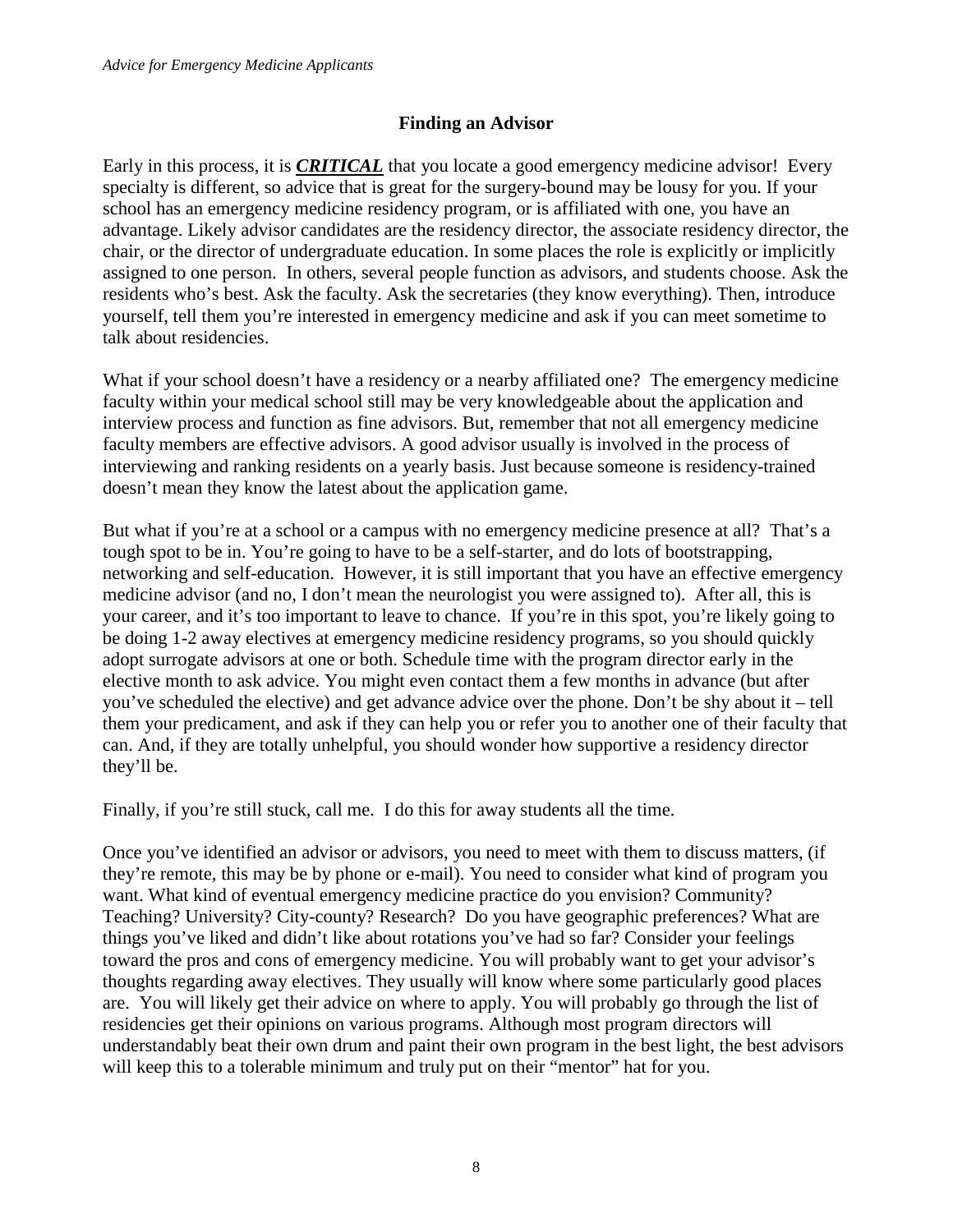I would also advise you to have your advisor review your Personal Statement and your ERAS information *before* you submit it. There are often inadvertent faux pas they can help you correct before it's too late.

If this all seems a bit much – trust me, it isn't. In the application game, the race is won by the people who are best prepared, arrive early, stay late, overdo the process and are frankly obsessivecompulsive.

#### **How do I Find out About Programs?**

*Green Book* - The traditional way has always been to use the "Green Book". This lists each program, by state, along with its size, program director and contact information. However, this has been largely supplanted by more complete, digital data. Be aware that due to publication lag, the Green Book may not include the newest programs, and may have dated information regarding program directors, etc.

Another thing the Green Book is useful for is that it contains a copy of the Program Requirements for Emergency Medicine residencies

([http://www.acgme.org/acWebsite/downloads/RRC\\_progReq/110emergencym](http://www.acgme.org/acWebsite/downloads/RRC_progReq/110emergencymed07012007.pdf) [ed07012007.pdf](http://www.acgme.org/acWebsite/downloads/RRC_progReq/110emergencymed07012007.pdf)),

You should read through it at least once. It lists the requirements that all approved programs in emergency medicine must adhere to. A related list of requirements, but more far afield, at the Institutional Requirements, also contained in the Green Book. These are the more generic requirements that the institution sponsoring the residency must adhere to. Both the Program Requirements and the Institutional Requirements can also be located at

[www.acgme.org](http://www.acgme.org/).

*SAEM Web Page* – Probably the most valuable source of information is the on-line Residency Catalogue on the SAEM Web page. Point your browser to

[http://www.saem.org/saemdnn/ResidencyCatalog/tabid/680/Default.asp](http://www.saem.org/saemdnn/ResidencyCatalog/tabid/680/Default.aspx) [x](http://www.saem.org/saemdnn/ResidencyCatalog/tabid/680/Default.aspx), There you will find the *Residency Catalogue*, an up-to-date synopsis of each RRC-accredited emergency medicine residency program, including contact information, curriculum, volume, acuity, faculty members, and lots of valuable information. It also includes links to each program's individual web page. Usually, newly approved programs will get in this site earlier than others.

*EMRA Match* – The Emergency Medicine Residents Association has a similar, on-line source of information about programs. It's at [http://www.emra.org/emra\\_match.aspx](http://www.emra.org/emra_match.aspx). As an aside, EMRA has a medical student section with lots of useful information. You should probably join if you've decided that you're serious about emergency medicine.

*Residency Web Pages* – The vast majority of emergency medicine residency programs list a web page with the SAEM Residency Catalogue. It's likely that the rest have web pages that simply aren't linked there yet. As you might guess, these pages range from the rudimentary to the highly professional and sophisticated. Some programs, mine included, contain their entire residency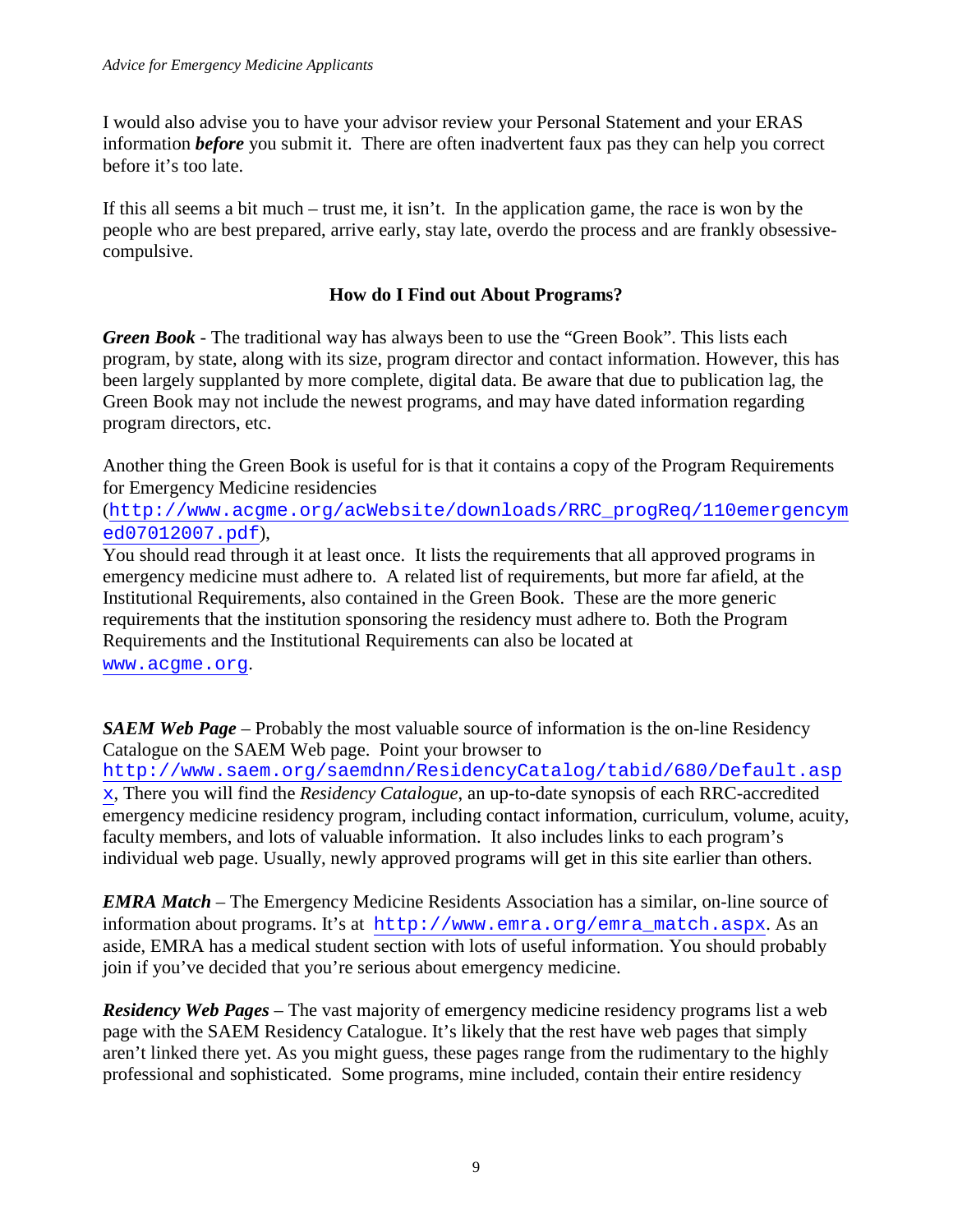brochure on their web pages, and have done away with paper brochures entirely. Regardless, the web pages usually contain valuable information, and are mandatory reading.

*FREIDA* – FREIDA online is run by the AMA, and is at

http://www.ama-assn.org/ama/pub/education-careers/graduate-medical-education/freidaonline.shtml

It allows you to search by a number of parameters, although I don't find it as useful for emergency medicine. The data is generic and non-discipline specific. You should scan a few programs, to see if the specific information listed is helpful to you. For instance, it lists types of benefits, like childcare services, which may pertain to certain applicants. Otherwise, I would specifically review the FREIDA printouts only for those programs you decide to interview at.

*Residency Brochures* – Many residencies have residency brochures specifically designed for prospective applicants. Like web pages, these brochures range from the cursory to the elaborate. However, as noted, programs are increasingly putting their brochures on their web pages, and doing away with paper-based brochures altogether.

I believe it is very helpful to spend time reading brochures (either web or paper-based) from as many programs as possible, even those about which you have little pre-conceived interest. There are two reasons for this. One, by keeping an open mind, you will likely discover programs which look and sound much more attractive than you imagined (i.e., if you don't look, you won't find). Second, even if you don't decide to apply, you will still learn a tremendous amount about the field of emergency medicine. It's a broad field, and residencies vary tremendously. It will make you a much better-informed and intelligent consumer on the residency trail.

*Chat Rooms* – As you know, there are a number of student "chat rooms" and other similar sites on the net, where students on the interview trail trade tidbits, recommendations, gossip, etc. Frankly, I would view most of what you read there somewhat skeptically. You haven't any idea who's talking on the other end - for all you know, the information may be planted by a program director or their secretary (yes, I've seen it happen). I've read lots of stuff on these sites that I know for a fact was total rubbish. So, I advise you to either save your energy, or view such information warily, and worthy of independent verification.

So, in summary, I would get the majority of your information about programs on-line from the SAEM residency catalogue and EMRA Match.

## **Getting your ERAS Application Ready:**

You should start getting your ERAS application together in August or so. Get a photograph taken. This doesn't have to be a formal sitting at a photographer (although most are), but shouldn't be a tacky snapshot taken at the beach, either. You should have a coat and tie on (or the gender-specific equivalent for women).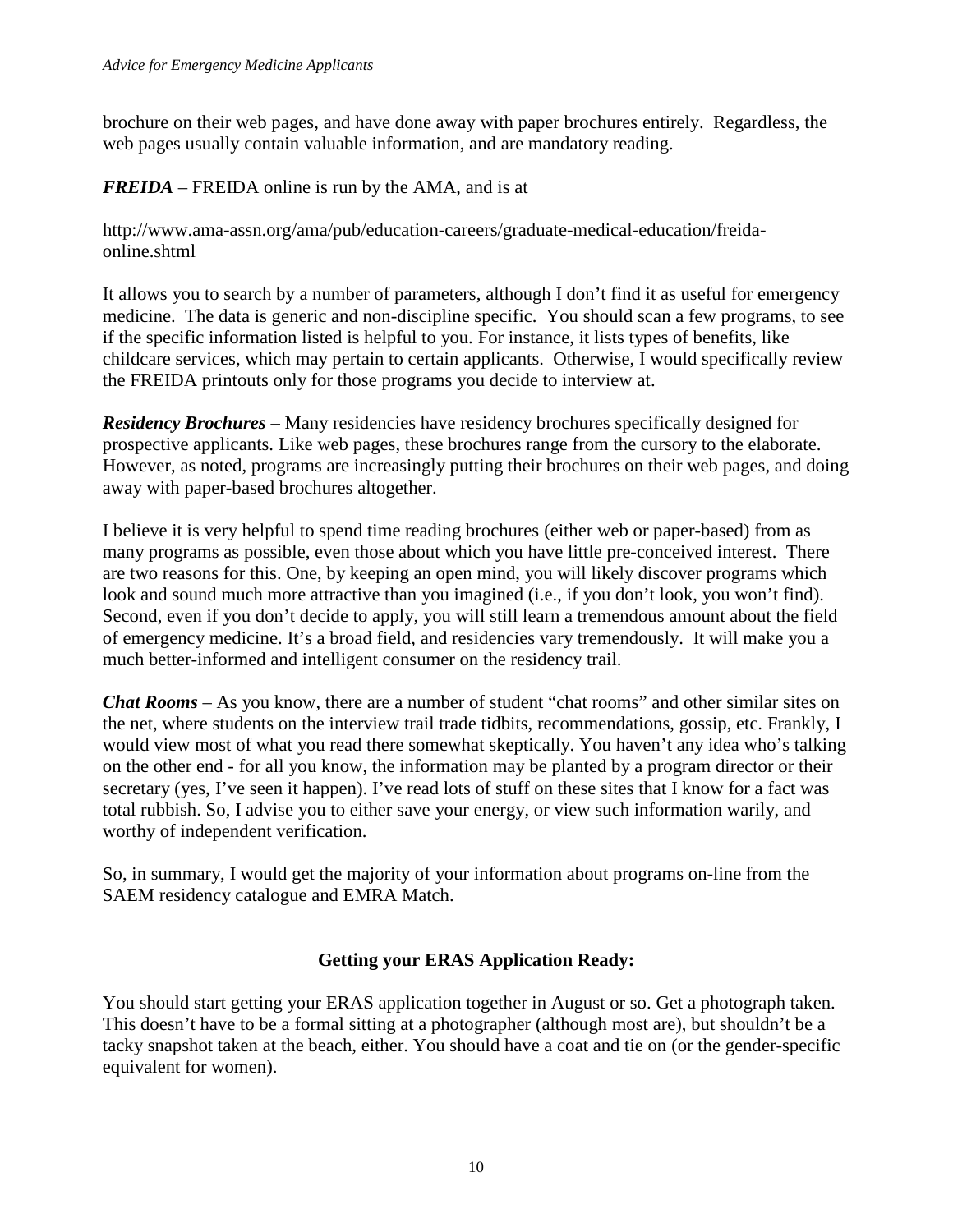Of course, you need to write a Personal Statement, a task that strikes fear in the hearts of many applicants. It shouldn't. The Personal Statement is usually one of the least valuable parts of the application (surveys of other emergency medicine program directors confirm this). I can't remember an applicant that got moved up on the list because of a great Personal Statement, although I can think of a few (among thousands) that got moved down or off because of something strange, bizarre or terribly written.

My advice to you is to play it safe. Simply explain why you are interested in emergency medicine. What EM rotations have you had? Why did you like them? Do you have any subspecialty interests? What characteristics will you bring to a program? Importantly, the Personal Statement is the place to explain anything unusual or questionable about your applicable. If you bombed Step 1, but you had your appendix out the day before you took the exam, you should diplomatically point it out in your Personal Statement.

It doesn't have to be cute. An all-too-common ploy is to start out with a "catchy", anecdotal event that supposedly deeply moved the applicant and got them interested in medicine/emergency medicine in the first place. However, most people really weren't performing CPR in a ditch on a dark and stormy night in high school. If you have to stretch it, don't try. Avoid being cute, creative or boastful (if you're a really good writer, you might pull it off, but I doubt it). And don't let your brother-in-law, the advertising major, get involved.

Finally, you must make sure that your entire ERAS application has been proofread multiple times by multiple people. Do not rely on your word processing program's spellchecker. Many faculty members believe, deep in their souls, that the care with which you treat your ERAS application (a pretty important document) corresponds with the care you will treat your residency and your patients. Misspellings, poor punctuation, lousy grammar, etc., will get circled on the application (in *RED* ink!!) Finally, have your advisor look it over. Family members can spot misspellings, but your advisor may pick up things that a layperson won't be aware of.

Also - do me a favor, remember your grammar teacher, and use capital letters only where they belong. DO NOT USE ALL CAPS. On the other hand, don't use all lower case, either. you are not e e cummings….

# *Letters of Recommendation:*

Most programs require three. I believe ERAS will allow four or five. Who to get them from? Well, you certainly need to get some from emergency medicine faculty. However, I personally don't think that all need to be from emergency medicine. You clearly need to cover all emergency medicine rotations that you have completed with a letter. So, if you did an EM month early in your fourth year at your own school, and then did an away elective, you need a letter from both.

Who to approach? This can be a paradox. The problem is choosing between the faculty member with whom you worked the most (often a more junior, relatively unknown, faculty member), and the most senior, well-known faculty, with whom you worked considerably less? Human nature being what it is, most people will regard a letter from someone they know or have heard of with higher regard than someone they don't. Some programs solve the issue by having one person write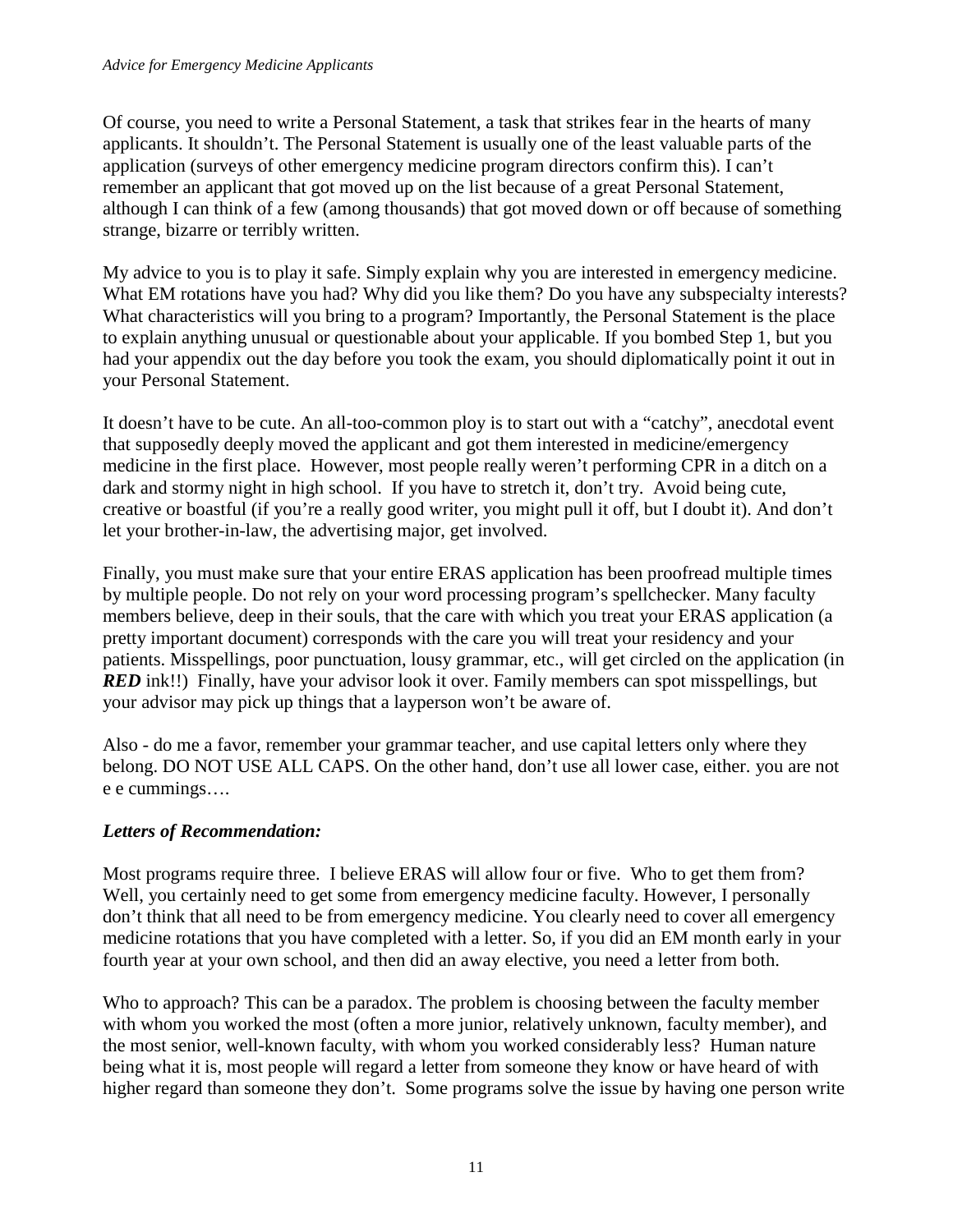letters for the entire department, which them goes out under the boss's name, on behalf of the entire department. So, I'm not sure there is a right or wrong here, but most people seem to go with the more senior person.

If you don't happen to be scheduled to work with the faculty member you would like a letter from, one ploy is to volunteer to work an extra shift or two, specifically with that person. Although it may seem obsequious, it will be remembered, and probably mentioned in your letter.

Next, remember that all letters from emergency medicine faculty should ideally be written using the "Standardized Letter of Recommendation" ("SLOR") form developed by the Council of Residency Directors ("CORD"). Experienced EM faculty members should have this. If they don't know what you're talking about, you can find details on the SLOR at the CORD web site at <http://www.cordem.org/slor.htm>. On the other hand, if they don't know what you're talking about, they obviously haven't been playing the game much over the past few years, and I question whether you even want them to write a letter for you.

While you're at the CORD web page, look at the Bibliographic Citation Guidelines: <http://www.cordem.org/citation.htm> . If you have any publications, you would do well to follow these directions regarding listing them in your application.

Finally is the question of faculty photos. It's helpful to glance at the program's individual web page, and check out the photos of the faculty, if they have them. You never know who you'll run into in the bathroom.

## *Should I Waive my Right to Read my Letters?*

As you may know, there is something called the *Family Education Rights and Privacy Act (FERPA).* Under it, students have the right to review their academic records, including their letters of recommendations. However, students have the option to explicitly waive this right, if they wish.

In the old days, medical school letters of recommendation were always confidential, and were not shared with applicants. FERPA challenged this practice. Therefore, most medical schools and/or letter-writers specifically ask applicants whether they do or do not waive their rights under FERPA. To this end, most letters specifically contain a phrase like "This student has waived their right to review this letter", or the inverse. Indeed, the CORD SLOR contains a check-off box for it.

So, you will likely be asked whether do you or do not want to waive your right (ie, do you want to read the letters or not?). Programs will then be notified which one you choose. What should you do?

Well, on one hand, it would be nice to know what's in your letters. Forewarned is forearmed if there are red flags. Some schools even allow students to cherry-pick the best letters. And, why should you give up your legal rights?

On the other hand, programs will know if you have demanded the right to read your letters. Some programs believe, rightly or wrongly, that letters students can review will be less honest and candid than private ones. This might hurt your chances with that program. Compounding this is the fact that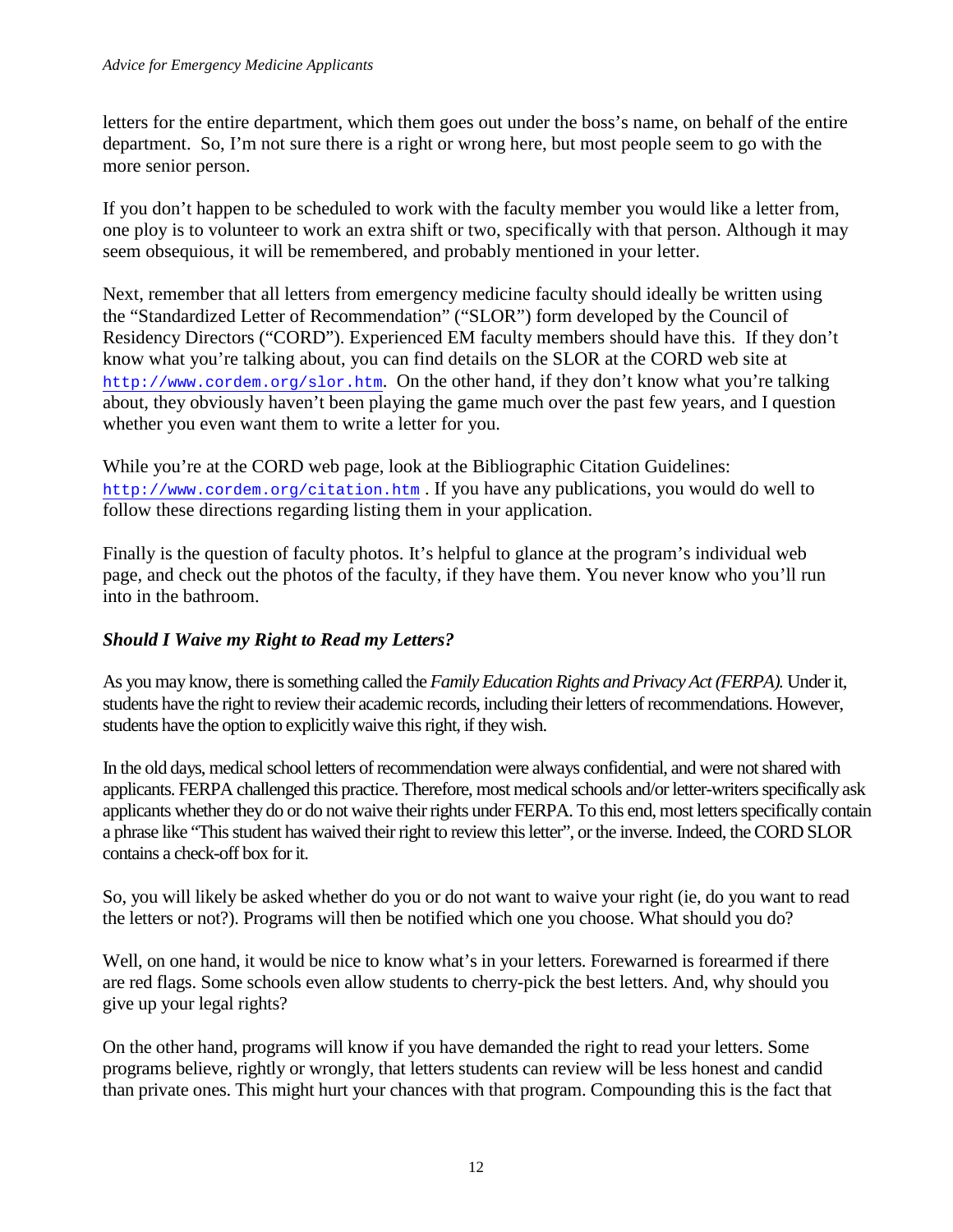the VAST majority of EM applicants (~95%) do not ask to see their letters. That makes the rare student who does stick out. And finally, the reality is that very few letters are truly negative. Most medical school faculty members are intrinsically student advocates. As such, they become masters of vague adjectives, obfuscation and the art of writing acceptable letters for weak candidates.

So, although I hesitate to recommend that anyone relinquish his or her legal rights, in this circumstance it is probably advisable to do so. Although these decisions do not impact how I write my letters, or how I personally view applications, they may well affect other programs.

## *Dean's Letters*

As you know, all Dean's letters are held until November 1, and then posted to ERAS simultaneously. This means that November 1 is a huge day for residencies, with downloads sometimes taking hours. Your school will draft Dean's letters in the weeks leading up to November 1. If you can, make it a point to read over the letter as soon as possible to correct any mistakes. Many schools will allow you to do this. Additionally, this will give you an idea of what programs are going to read about you. If any red flags are found, at least you are forewarned so you can formulate answers to the inevitable questions during your interviews.

# *USMLE*

Many applicants agonize over their USMLE performance, as it's one of the few hard, quantitative parts of their application. Successful US senior applicants in 2009 had an average Step 1 score of 222, and 230 on Step 2. However, don't despair if your USMLE lags that. Fully 70% of people with a  $180$  on Step 1 still matched somewhere!

Should you take Step 2 in time for interview season? It depends on how well you did on Step 1 and the requirements of the programs you're applying to. Although most programs prefer to see a Step 2 score, fewer and fewer are actually demanding it these days. So, if you had a really strong performance on Step 1, the rest of your application is strong, and you aren't applying to any programs that promise to no-rank you if they don't see Step 2, then you might simply push it back until after interview season.

On the other hand, if you Step 1 score was less than stellar, then you really should try to correct the problem by scheduling Step 2 early enough in the fall that your scores are available by November 1. Then, schedule some time off to *intensely* study.

Remember that EM residencies usually place more stock in Step 2 than Step 1, given the chance. A strong Step 2 score will often make up for a weak Step 1 (but a weak Step 2 will ruin a strong Step 1). And flunking the Clinical Skills portion of Step 2 is almost the kiss of death.

## *Should I do Research?*

Many applicants want to do know if they should do some research to bolster their application. Programs vary in how much weight they place upon research in their ranking decisions. Some give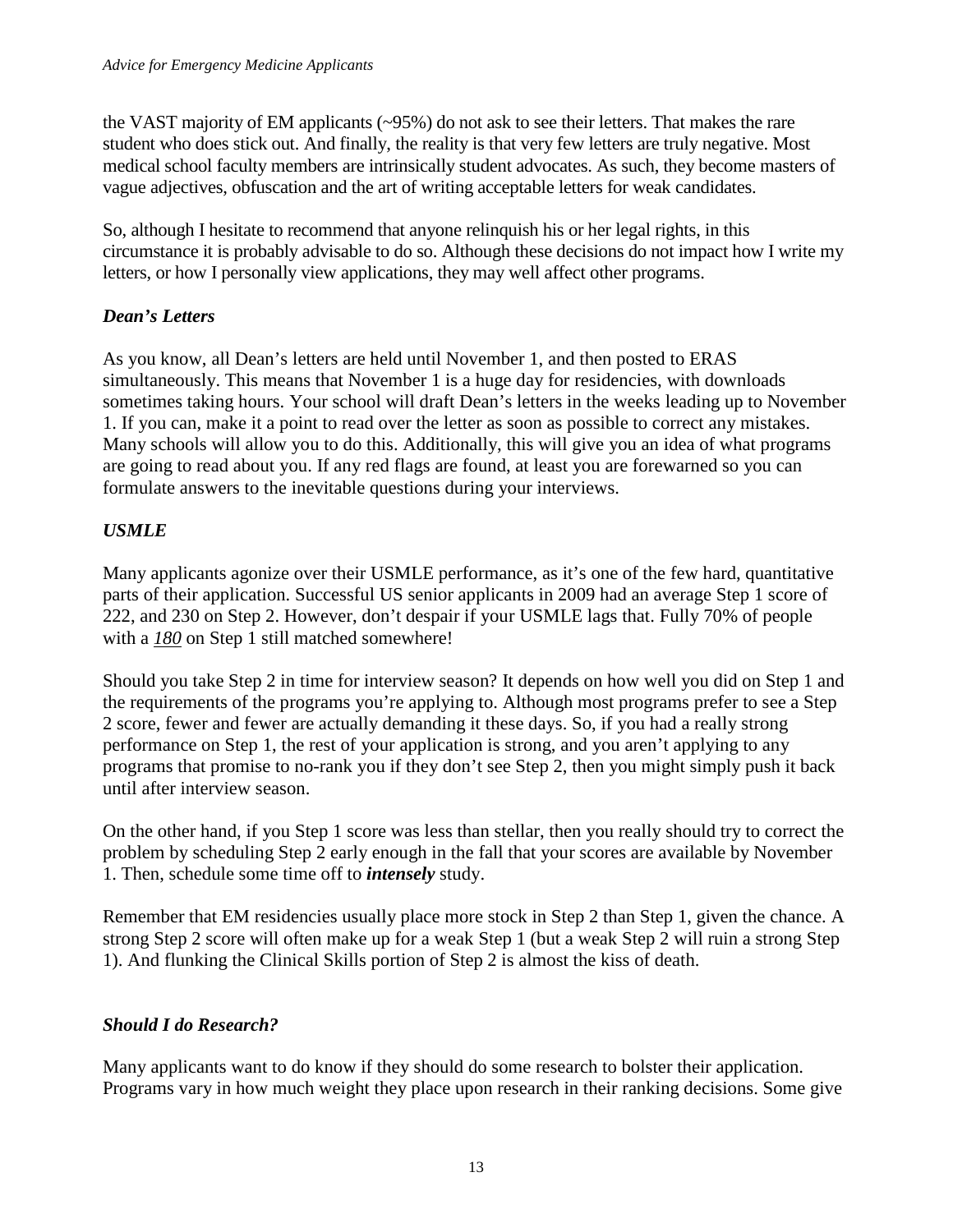extra brownie points, others don't. Overall, however, surveys of emergency medicine program directors indicate that research is one of the least important factors in ranking candidates.

Remember, that not all research experience is created equal. It's very common for applicants to have spent some time in a lab somewhere as a research assistant, and maybe even got their name on an abstract or publication. If it isn't related to emergency medicine, it usually doesn't count for much. Of course, be sure to list it on your application; just don't count on getting many brownie points.

On the other hand, emergency medicine research counts more, particularly if it is clear that the applicant played a major role in the project. For example, I've had students who themselves came up with an emergency medicine research question, themselves developed the protocol, themselves sought and obtained external grant funding (as the principle investigator, no less), themselves completed the study, and themselves presented it at SAEM as first author. Now, THAT'S impressive!

However impressive, it takes an unbelievable amount of time. It is critically important that activities such as research (or any outside activities, for that matter) do not in any way impact how well you do in your class work and clinical rotations. Research isn't going to make up for flunking your surgery shelf exam. This is important, because the very applicants who are most anxious to buff their applications are those who perceive that they have weak applications in the first place – just the ones who should be concentrating on acing their clerkships.

Thus, I advise you to pursue research ONLY if you actually want to do it in the first place (and not simply to buff your application), AND you have sufficient extra capacity to do it, in addition to the rest of your academic load. An exception might be those medical schools that require some sort of research project as part of their required curriculum. In that case, you might as well double-dip if you can, and do something emergency medicine-oriented, while satisfying a graduation requirement at the same time.

## **Should I do a Three Year or a Four Year Program?**

As you probably know by now, emergency medicine residencies come in three flavors, 1-2-3, 2-3-4 and 1-2-3-4. About 77% are 1-3, about 20% are 1-4 (only about 3% are 2-4). These competing formats have been the topic of rancorous, heated and sometimes bitter debate for decades among educators and leaders within the specialty. By now, most everyone has heard the debate, considered the pros and cons, and made up their minds. For most it has become a rather religious matter, either they're "believers", or they're "non-believers".

Before I go any further in this discussion, I should reveal my own potential biases, so that you can judge my comments with however many grains of salt you deem worthy. I personally completed five years of residency: three in internal medicine followed by two in emergency medicine (back in the days when 24 months of emergency medicine passed muster). My emergency medicine residency was a 1-3 program, which changed to a 1-4 program the year of my graduation. I since have been involved in the start up of two new programs, both 1-3, including my present program.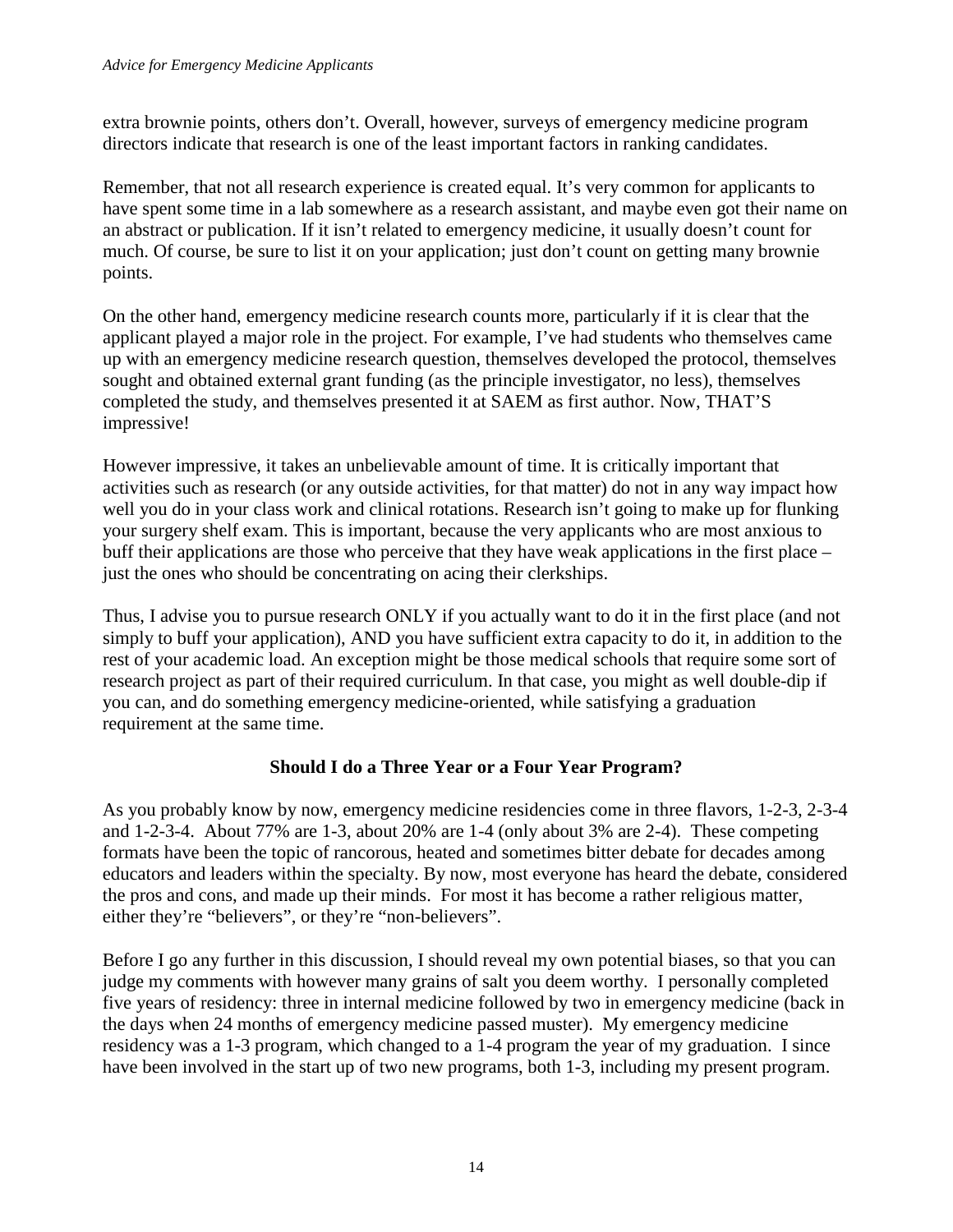Thus, the following comments are my own personal opinion, and you can be very sure that everyone else has equally strong, probably contrary opinions. Just ask them.

As always these days, financial issues play a role. As you recall, the federal government, via Medicare, financially supports teaching hospitals for graduate medical education. Several years ago, the Feds decided that they would fully fund only three years of emergency medicine residency training. Thus, 2-3 and 1-4 programs now only get partial funding for the  $4<sup>th</sup>$  year of residency. This has pressured some programs to convert to a 1-3 format. Programs that maintain a 2-4 or 1-4 format eat the difference.

Proponents of 48 months of training make the argument that emergency medicine is an extraordinarily broad specialty that simply can't be learned in 36 short months. They point out that 48 months of training afford residents the opportunity to explore more areas in greater breadth and depth. Their curricula may offer additional experience in research, academics or administration. Some applicants aren't sure they will be sufficiently confident in their clinical abilities without 48 months of training. Four year proponents also point out that for those interested in an academic career, it is difficult for a fresh, 36 month graduate to acquire a faculty position in a 48 month residency program (as this would lead to the seeming paradox of a new faculty member with three years of residency supervising residents with exactly the same amount of training). Thus, such programs often require that 3-year grads acquire additional EM experience or fellowship training prior to considering them for a faculty position.

Proponents of 36 months of residency acknowledge that emergency medicine can't all be learned in 36 months of residency. However, they point out that it can't be totally learned in 48 months, either. Regardless, emergency physicians (like all physicians) will have to be life-long learners. These individuals also point out that there is no evidence that 48 months of training produce better, more capable clinicians. To the contrary, ABEM In-Training Exam scores consistently show that  $3<sup>rd</sup>$  year residents in 1-3 programs score as high than  $4<sup>th</sup>$  year residents from 2-4 and 1-4 programs (I've never seen actual ABEM pass rates). Many applicants with real or perceived financial pressures (families and debt come to mind) are often attracted to the prospect of a "real" paycheck 12 months sooner. Indeed, some residents refer to choosing a 4 year program as "the quarter million dollar mistake". Some would simply like to get residency over with as soon as possible. Finally, some critics of four-year programs charge that the fourth year principally affords the program cheap junior faculty, and thus, the main advantages are to the program, not the residents.

So, given these pros and cons, what is my very personal and biased advice? I think applicants should (to the extent that their personal circumstances, families and finances allow) openly and fully look at all kinds of residencies, regardless of length, and select based on other residency features, which I think are more important than length. Most people can live through four years, if the residency is otherwise attractive and a good fit (of course, this is easy for me to say, after doing five years). Thus, I would ignore the program length and choose based on other features.

## **Which Programs are the Best?**

Many applicants, particularly very competitive ones, want to know what the "best" programs are, so they can apply and hopefully be accepted there. However, I've got bad news. I've long held the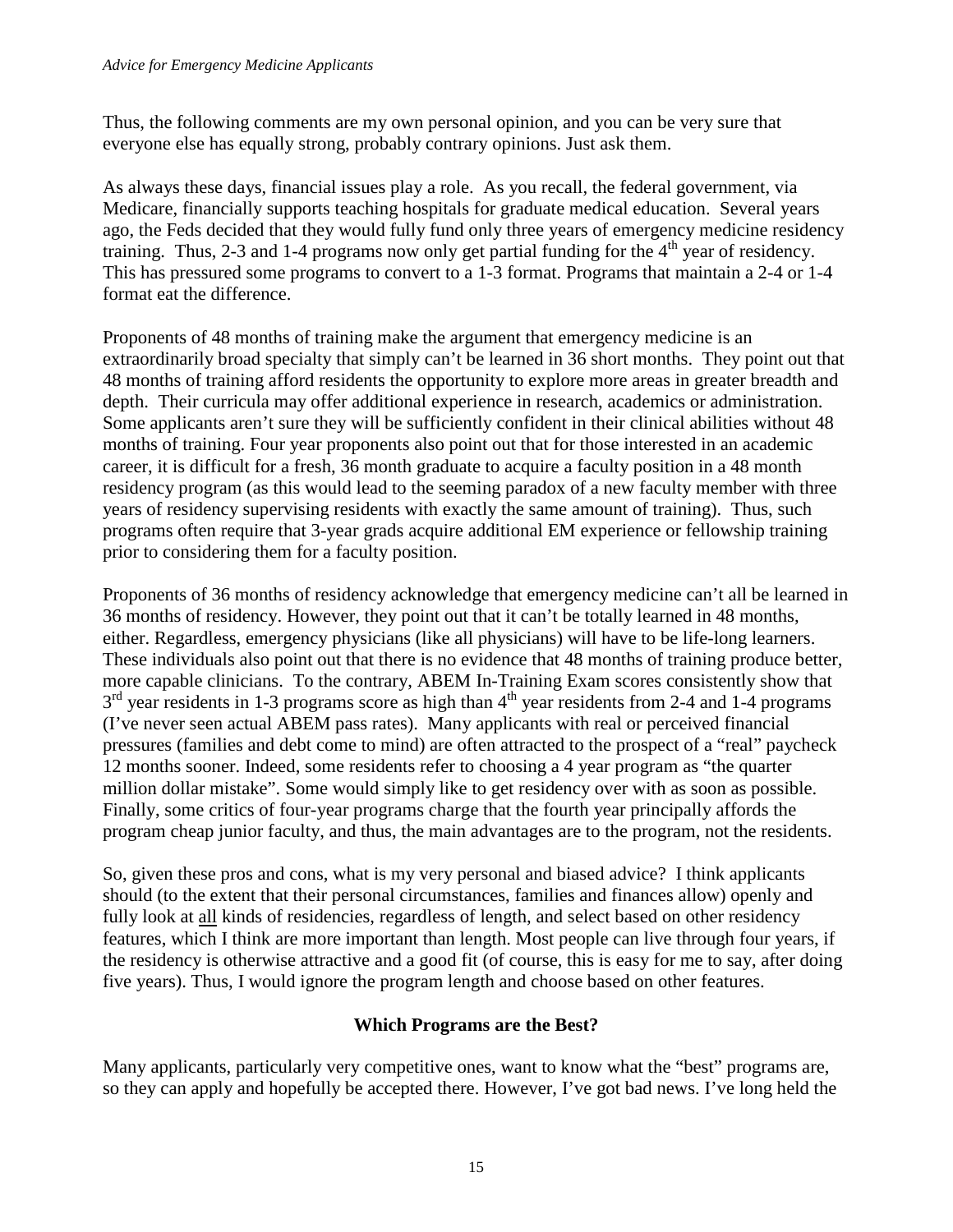perhaps heretical view that there is no such thing as a "best" program (and most of the really good emergency medicine advisors I know think the same way).

The problem is that programs vary tremendously. Yes, virtually all RRC-accredited programs have all the tools necessary to allow you to become an excellent emergency clinician. Nonetheless, beyond those baseline characteristics, programs still differ tremendously with regard to location, size, attitude, flavor, gestalt and feel. Depending on your individual needs and wants, you may find that you "fit" better with one program much more than another. However, the opposite may be true for the next candidate. One may be "best" for you and "worst" for them. For example, I once knew an outstanding applicant whose most important priority was how "warm and fuzzy" the program was!

Regardless, many people still recant lists of "best" programs. Their information is often dated to when they interviewed (perhaps decades prior). Often, their opinion is really a measure of how well known programs are. "Well-known" is usually a factor of how much research they do, how much they publish, how many grants they get, whether a famous person works there (or used to work there), or simply how sexy the location is. The trouble is, these factors may not correlate with how good the educational program is or how happy the residents are. Although I've known many "wellknown" programs with great educational programs and happy residents, I've also seen lots where the residents were miserable and the education stunk. Conversely, I'm aware of little-known places where they stick to the knitting, run a great residency, train great emergency physicians and have very happy residents. So, you really have to look for yourself and trust your instincts.

## **Scheduling Interviews**

So, you've done everything right, you've applied to thirty programs, and you're hoping to be contacted by lots of people wanting to interview you.

First, be sure that your e-mail is working properly. Most programs use exclusively e-mail-based communication. That means that invitations to interview, etc., are all by e-mail. During October and November, you need to check your e-mail frequently (like four times a day).

One recent change in the environment is that programs are issuing interview invitations and scheduling interviews earlier than they used to. Given that Dean's letters don't arrive until November 1, most programs used to wait until after November 1 before issuing any invitations, so they could check the Dean's letter first. However, in recent years, I've had advisees receiving invitations in October or even September, and interviewing in October. A recent survey suggested that about 75% of programs are now issuing at least some invitations prior to November 1.

Regardless, whenever programs invite you for interviews, I suggest you respond immediately (same day). Many programs invite more people that they have interview slots for. This is because most applicants apply to more places than they can realistically visit. Consider a program that schedules 100 interview slots - if they invite a hundred, they may get 80 takers while 20 slots go empty. Thus, they invite 120 or 130 to be on the safe side. If 110 respond, the late responders get put on a waiting list. So, respond quickly to ensure that you aren't left out.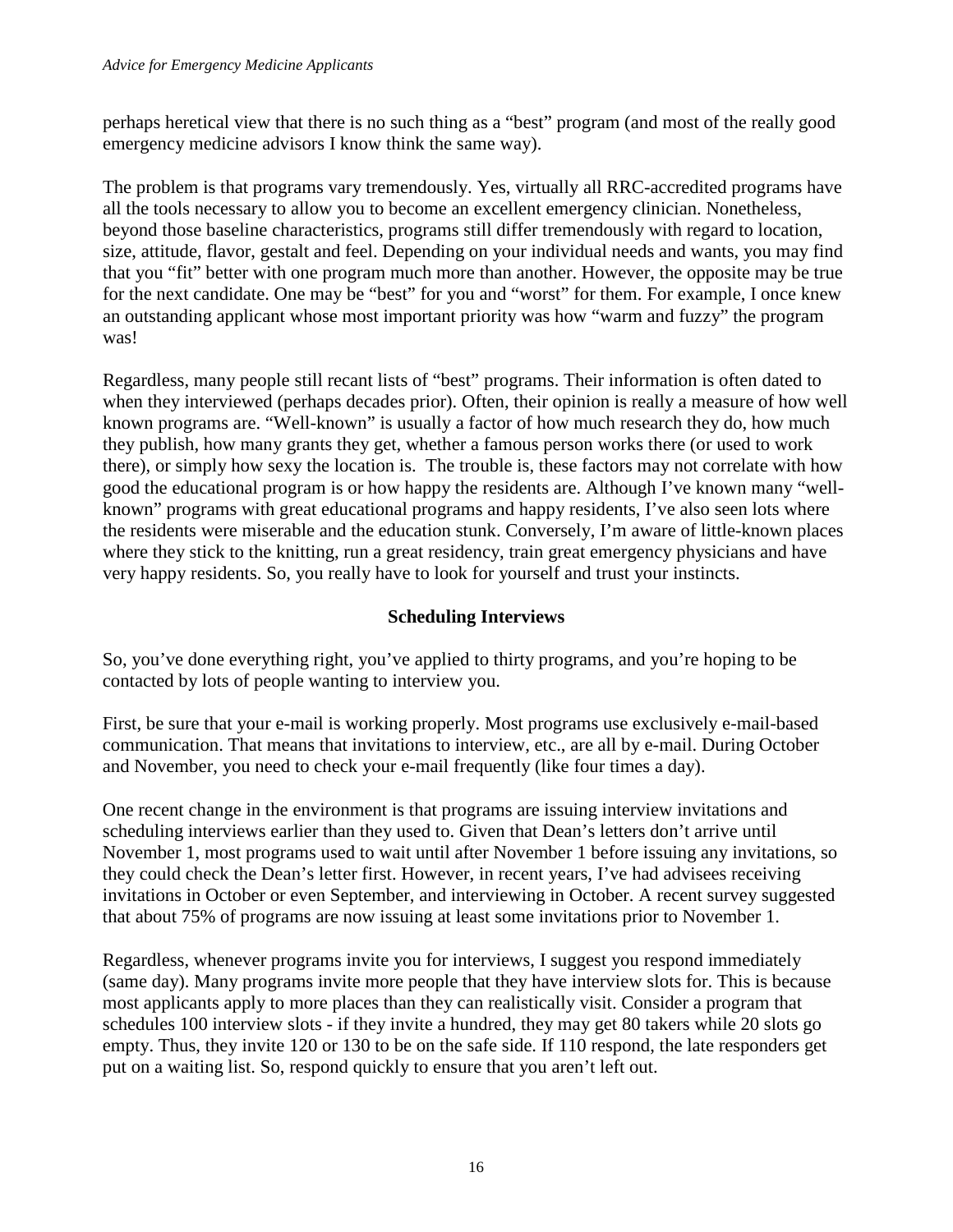When you put together your fourth year schedule, I highly encourage you to schedule a month off in either November, December or January to interview. Programs' interview seasons vary, but in general, they start about mid to late November, and finish up in late January or early February. Things cool off the last ten days of December for the holidays.

So, which month to take off? December is probably best, although it really isn't a big deal. Regardless of which month you pick, I would schedule something pretty lightweight the other months. For instance, if you decide to take December off to interview, schedule a rotation with flexible hours during November and/or January, just in case you need to escape for a few days to get in an interview or two. Most schools have some senior rotations that are either sufficiently understanding or sufficiently unchallenging for this to occur. Ask around.

Putting your interview schedule together is like an expensive three-dimensional chess game. There is a fair amount of schedule changing and juggling to make things work out. However, I would admonish you to keep your commitments, and not be a "no-show". In fact, a late cancellation (2-3 days notice) is almost as bad as a no-show. Emergency medicine is a small universe, and word gets around quickly. Being a no-show is a good way to get black-balled. Yes, I've seen it happen.

Understandably, lots of applicants tire as the interview season drags on (I can assure you that we get tired, too!) Some applicants become convinced that they have found their ideal program and don't want to look any further. Some may be run out of money, time or energy. Maybe true, but if you can, stick it out. You never know what you might find at that last interview. If you can't, give the program as much advance notice as possible, so some other applicant might be able to take your interview slot.

## **How to Prepare for the Interview**

One thing I haven't plugged yet is Ken Iserson's excellent book, "Getting into a Residency – A Guide for Medical Students". Although the book is not specific to emergency medicine, the author is an emergency physician and former program director. I would advise you to read it cover to cover (I have, and I'm not even applying). Another source is entitled "AAEM's Rules of the Road for Medical Students". You can locate this at

#### [http://www.aaemrsa.org/pdf/rulesoftheroad\\_students.pdf](http://www.aaemrsa.org/pdf/rulesoftheroad_students.pdf)

## **What to Do After the Interview?**

First, send a thank you note to every program within a few days (this may be understandably delayed if you are on a road trip). Regardless of whether you liked the program or not, a gracious note is still the polite thing to do. After all, the program has expended a fair amount of time and energy on you, and probably at least bought you lunch. Your mother will be proud of you.

The actual form the note takes probably doesn't matter. Some are typed letters, some are hand written, some are thank-you cards, and lots are e-mail. Sometimes I see applicants writing separate letters to each person they interviewed with, and more for the secretaries. This is probably overkill.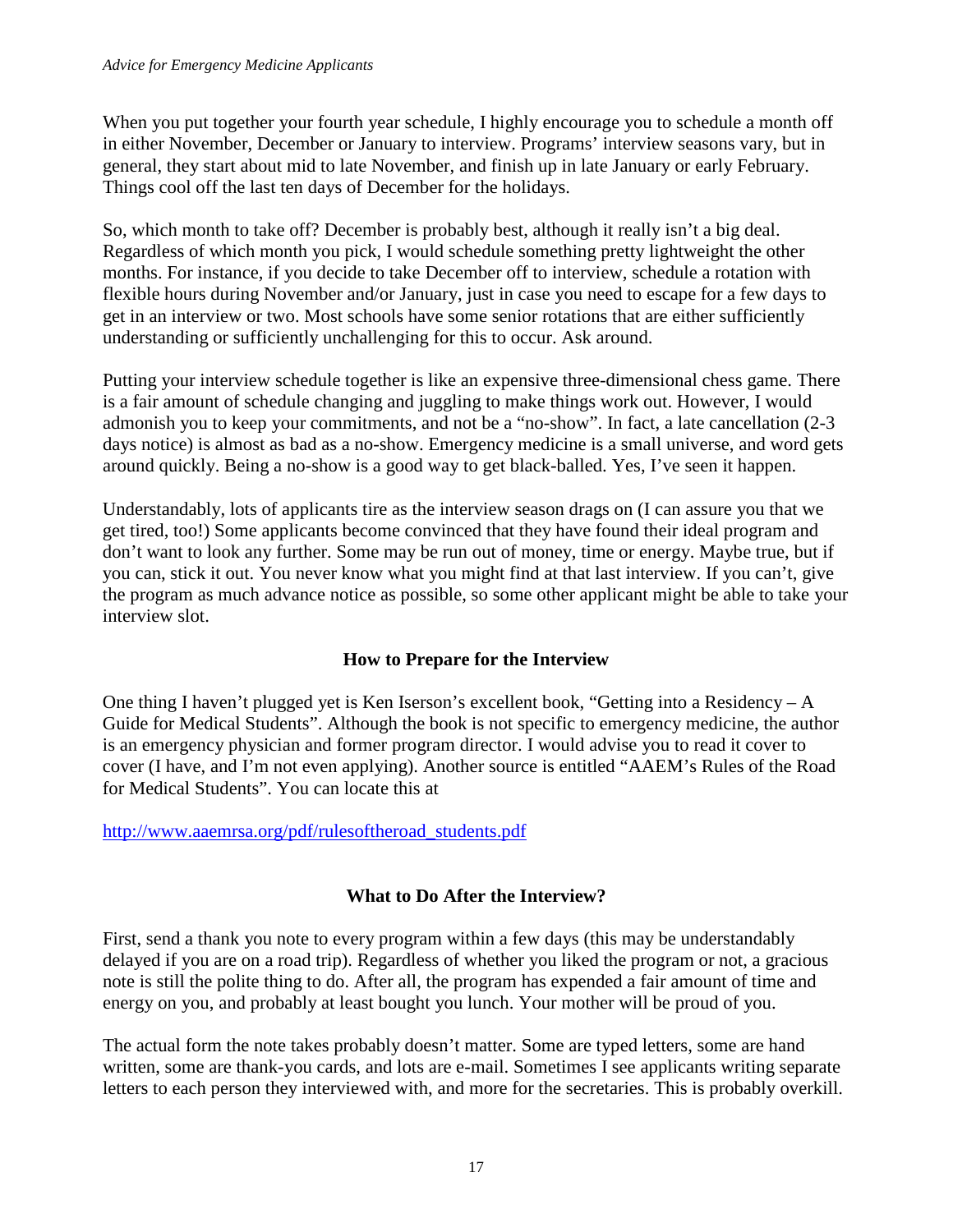Finally, toward the end of the season, is additional contact warranted? Well, on one hand, the ethics and strategy of the Match suggest that it shouldn't matter to programs what you think of them (or how they perceive you think of them), and vice versa. However, the reality is that both applicants and programs often contact each other at the end of the season to communicate their interest in one another. I suppose that they both think that such behavior is expected, and that their expressions of interest in each other MAY influence some lists. Some write, some e-mail, some call.

So, what is the best way to handle the Match Ethics of these communications? The following quotation is from the NRMP's web page:

*"There is one cardinal rule for both programs and applicants: neither must ask the other prior to the Match to make a commitment as to how each will be ranked. It is okay for each party to express a high level of interest in the other. However, references to how each party will rank the other should be avoided and should definitely not be solicited. Neither programs nor applicants should consider these comments about interest as commitments."*

So, it sounds like it is acceptable for either party to voluntarily express interest in the other, but unacceptable to be overly specific about that interest (i.e., "you're number one"), and it is forbidden to ask the other party to reveal his/her cards. Finally, don't believe anything anyone tells you, and certainly don't base your Match list decisions on it.

What this means is that communication between programs and applicants consists of a lot of creative and largely subjective euphemisms for "expressing interest in one another". It is very hard for anyone to know what "highly competitive", "strong", "good", "excellent", or "great" really mean. You don't know, and I don't either. A "highly competitive candidate" might be number one on one person's list and 75 on somebody else's. So, don't pin your hopes (or your Match list) on such adjectives. They can easily be misinterpreted.

Some programs explicitly tell applicants what they prefer in terms of contact. For instance, some reportedly tell applicants that they're so busy at the end of the season that they DON'T want phone calls from applicants. In fact, some reportedly say they'll kick applicants off the list if they call! On the other extreme, I've heard of some that explicitly tell applicants that if they are truly interested in the porgram, they MUST contact the program toward the end of the season and say so. This reportedly influences their Match List. Both stories seem extreme, but if someone tells you that, I would certainly follow their advice.

## **Mistakes Applicants Make**

*Not ranking enough programs.* The #1 mistake I see people make is applying to, interviewing at and ranking too few programs. Usually it is naivete, or what I call the "Podunk syndrome". It goes something like this:

"Well, you know I was born and raised in Podunk. I went to college and med school here. My family's here. My spouse's family's here. The kids like the schools here, and all their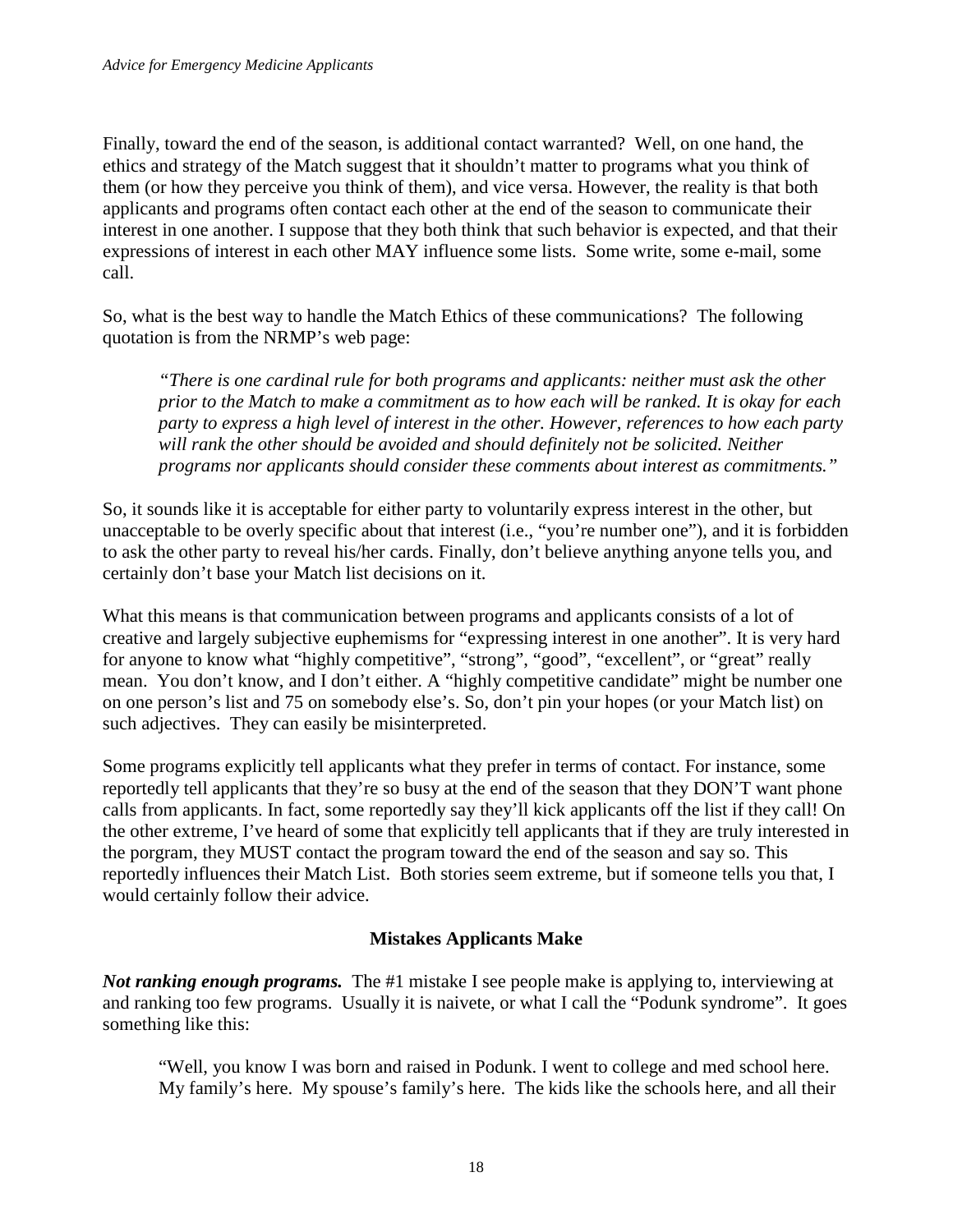friends are here. We like Podunk, and this is where we want to stay. Of course, there's only one emergency medicine program here in Podunk, but there are two others within possible commuting distance. So, we're going to apply to those three programs".

Wait a minute. Unless you're a real all-star, applying to only three programs is pretty risky. You're going to have to decide which is more important to you: living in Podunk for the next 3-4 years, or being an emergency physician the rest of your life? There may not be a right or wrong answer, but you need to decide.

Of course, not ranking enough programs is related to not applying to or interviewing at enough programs. Here, literal interpretation of conventional wisdom can get you into trouble. The standard conventional wisdom is "don't rank any place that you don't want to go". Although true, this piece of advice is relative, and a matter of interpretation. I've seen applicants who say "I love Program X, and therefore, I don't want to go anywhere else". Some take this literally to mean that they won't rank any place other than Program X. Pretty dumb - some call it the "suicide match".

Here's my advice: when you get to the bottom of your list, and you're trying to decide whether to even list a few places or not, the real question is*: Would I rather be at this (undesirable) program, or not be an emergency physician?* If the place is really so bad that you'd rather be a pediatrician than go there, by all means leave it off the list. However, if you'd rather be in emergency medicine for your career, I advise you to leave it on. Why? Your chances of successfully scrambling are slim to none. And, the traditional advice of "do transitional and try again next year" is getting harder to pull off (see above). So, this year is your best (and maybe only) shot.

This then begs the question of how long your match list should be. Match statistics show that successful applicants to emergency medicine programs average about ten places on their Match lists. Remember – that's the number of places on the list. You may have to interview at more to winnow it down to ten. And then, how many do you apply to in order to interview at 12-15? Finally, if it was *my* career on the line, I don't think I'd want to settle for just "average".

So, what this means leads to one overall piece of advice that I have for you is to: *"Apply, interview and rank as widely and broadly as your time, energy and money possibly allow. There's always a bigger and better fish in the sea, but you won't find it if you don't look for it.*" You have relatively little to lose, and everything to gain. I advise most average applicants to apply to **THIRTY programs**. Yes, thirty.

*Screwing up your match list:* I know you've heard this one before, but you should list the programs on your Match list exactly in your order of preference, without consideration for your perceived competitiveness for the program. The reason I repeat this admonition is that there are lots of rumors that float around on the interview trail, and it's easy to get confused. People will darkly whisper about vague algorithms and other such tripe. Trust me – list them exactly how you want them. That is, go for broke, and shoot for the stars.

*Shooting yourself in the foot during the interview:* Assume that nothing is off the record. That includes facility tours, lunch with the residents, phone calls to the secretaries, bathroom breaks, and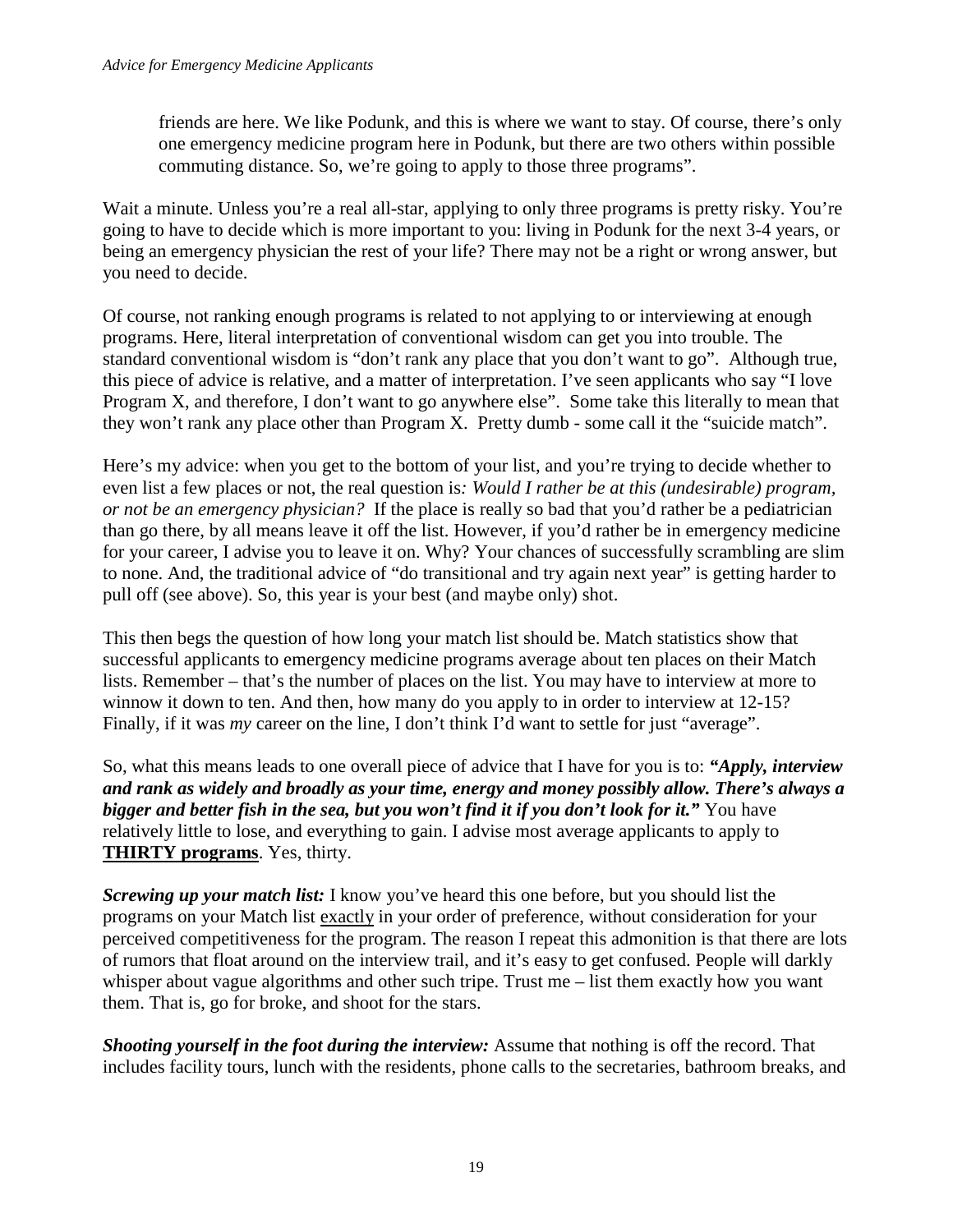the night before at the bar. Most programs include resident and secretary input to the decision process.

An occasional applicant will be on his/her best behavior during the interview, only to relax too much when alone with the residents, get obnoxious, shoot off their mouth, or otherwise get offensive and irritating. Others will be rude to the secretaries, either at the interview or on the phone. I've never known a program that didn't listen to the secretaries.

## **How do I Decide How to Rank Programs?**

As pointed out above, there are no universally "best" programs. So, your ideal Match list will probably look very different from that of your colleagues.

*Location* – Studies have repeatedly shown that geography is by far the most important factor in applicants' decisions. This might involve how close a program is to home, mom & dad, significant other, spouse, significant other's university or job, baby sitter, etc., etc. Alternatively, it may be how warm or cold it is, how close it is to ski slopes or beaches, how large or small the city is, or "how much there is to do".

However, I've got news for you: The temperature inside every hospital in this country is 72 degrees. And you're going to spend so little time outside the hospital over the next three years, it's not going to matter what the temperature is, or whether there's a beach or a mountain out there.

In reality, your fantasies notwithstanding, the overwhelming majority of your time and interaction will be within the program and with its people. So, my advice is to pick the program and the people you will be working with, NOT the location. Even if you're in a gorgeous location with beautiful weather and stunning vistas, if you're miserable 79.9 hours a week, the weather and vistas will grow old real fast. It's also very unlikely that your very "best" program will be necessarily be within a one hour radius of mom and dad, home, alma mater, boyfriend, or whatever. Thus, you'll be unnecessarily limiting yourself and the quality of your choice.

So, if you possibly can, pick the program that you truly like the best, not the location. Yes, I realize that sometimes you're stuck – like if your husband is half-way through a non-transferable PhD program at State U back home. If, on the other hand, you're basing your Match list on your conviction that your mother is the ONLY person on the face of the earth remotely qualified to baby sit your two year old, I respectfully suggest that you may need to reevaluate your assumptions.

*Fellowships* – Some applicants worry that they have to choose the correct residency in order to get accepted into a fellowship. Wrong. While that may be a factor in internal medicine or some other specialties, it isn't remotely an issue in emergency medicine. Many, many fellowship spots in emergency medicine go unfilled every year, and even the "best" have surprisingly few applications. This is probably because the market for newly minted emergency medicine grads is so good. Regardless, virtually any emergency medicine grad can get accepted into fellowship after residency, if desired, and the specific residency they trained at has little impact on their chances.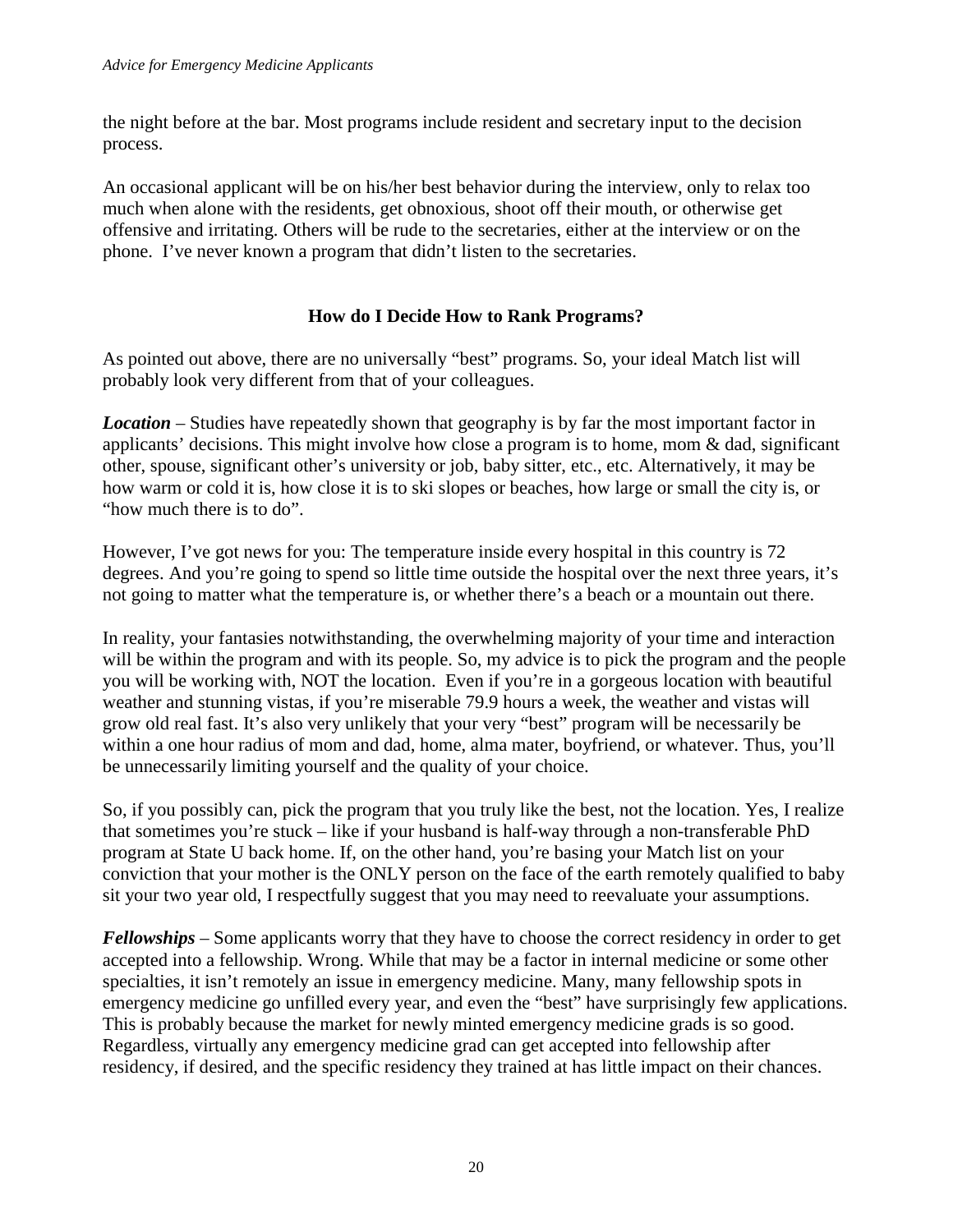It's true that if your heart is already set on a certain fellowship in a certain institution (pretty rare), doing a residency in that same institution may give you an inside track for getting into the fellowship (assuming the fellowship is hard to get into in the first place - unlikely). And, the presence of, say, a toxicology fellowship in an institution likely means that the toxicology experience in that institution's residency is good. However, these factors are of little impact to the vast majority of residency applicants, and are a non-issue.

*Volume* – Candidates struggle to find objective, quantitative ways to compare and contrast programs. A readily available statistic is patient volume. A common applicant conclusion is that more is better. Wrong again. Remember, whether an ED has 50,000 visits or 250,000 visits, you can only see one patient at a time.

The RRC mandates that, in most circumstances, ED volumes have to be at least 30,000 per year. On the low end, I personally would look carefully at a place with an ED volume of less than 40,000. I would worry about whether they'll have enough volume to provide a sufficient variety of pathology. They may, but you need to look closely to make sure. But on the high end, more does not equal better. Once an ED's volume passes 80,000 or so, chaos and service pressures often start overwhelming clinical education. Not always, but look carefully.

The vast majority of programs fall between these two extremes. So, the bottom line is that patient volume is usually NOT something to base your Match list on. Anything from maybe 45k-90k is fine.

*Ultrasound* – Some applicants use the presence of an emergency ultrasound program as a big factor in their decision. It's relatively tangible, like patient volume. This perception, of course, is encouraged by those residencies with strong U/S programs, and criticized by those with weak ones.

I'm pretty ambivalent on this one. Yes, emergency U/S is finally becoming established in the real world and residents with strong U/S skills occasionally have an advantage in those job markets. And, U/S use in the ED really can substantially change and improve day to day practice. On the other hand, the RRC now mandates U/S training in all emergency medicine programs, so the differences between programs has diminished. And, unfortunately, many real world ED's still do not do emergency U/S much, so the skills learned in residency may atrophy in those settings.

Finally, to clarify some confusing terminology: "certification" and "credentialing". Some applicants report that they can get "board-certified in ultrasound" at certain residency programs. Sorry, but there's really no such thing as board certification in U/S for emergency physicians - it's not like the American Board of Emergency Medicine. What does exist is "credentialing", which is the decision of an individual hospital to allow a doctor to perform a certain procedure, be it emergency U/S or laparoscopic cholecystectomy. Whether or not to allow emergency physicians to perform U/S in the ED (and the criteria for granting that privilege), is a decision of each individual hospital you go to work at, not the residency program you trained at. You might be the most skilled ultrasonographer in the land, but if the hospital you're working at doesn't grant you privileges to do it, you're up a creek.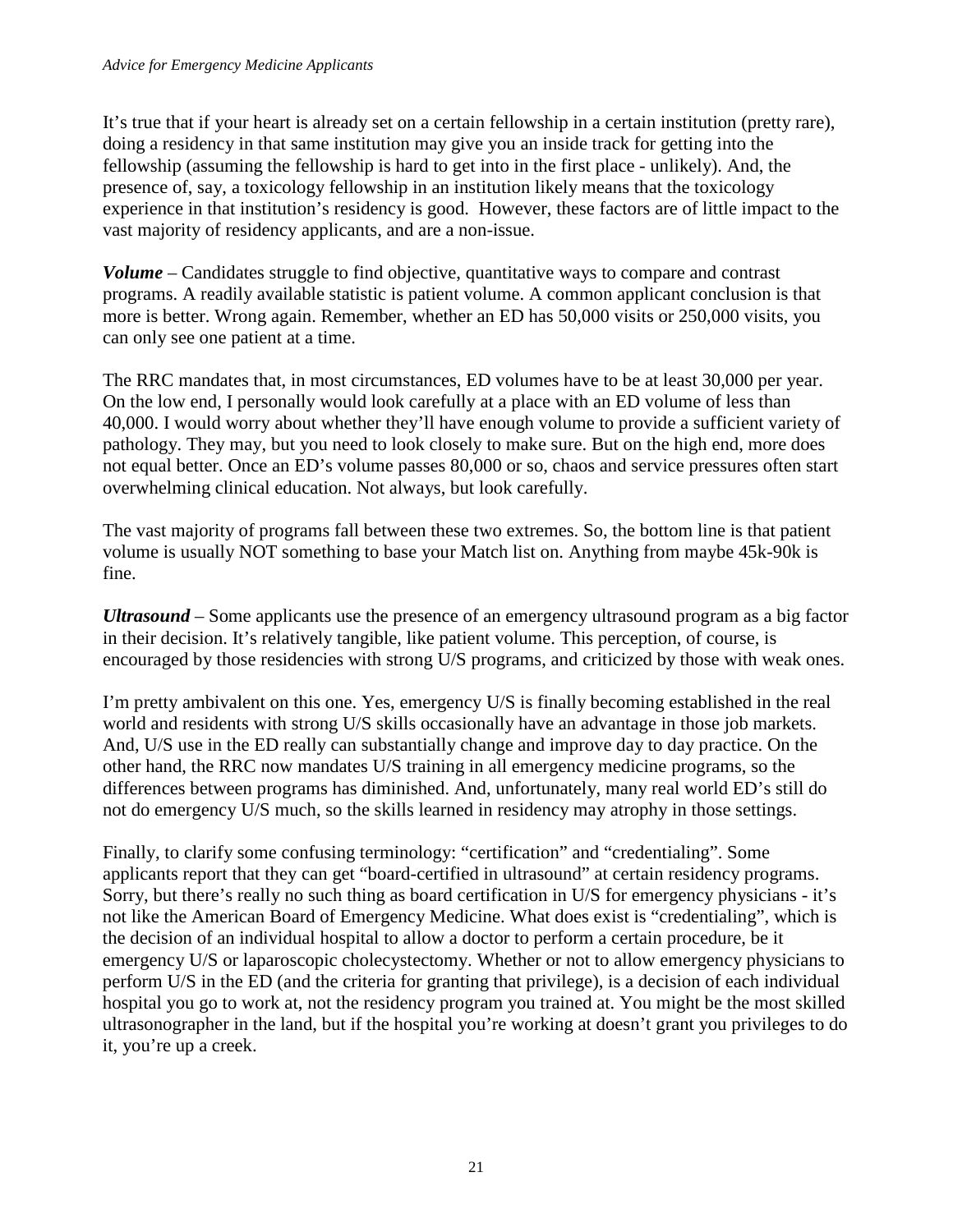#### *Advice for Emergency Medicine Applicants*

It's true that both ACEP and SAEM have developed "model" credentialing criteria for U/S, which they propose that individual hospitals adopt. Some residencies may make sure that residents fulfill those criteria during residency. However, unless the hospital that the resident subsequently goes to accepts those criteria, it won't mean much.

Finally, to confuse matters more, there actually is a "certification" in U/S of sorts, that some emergency physicians have pursued. Certification as a "Registered Diagnostic Medical Sonographer" (or RDMS) is a process that ultrasound techs use. Some emergency physicians around the country have gone out and gotten "certified" by this route (essentially as an ultrasound tech). Originally, this was largely a political end run around the various road blocks that radiology put up in some hospitals to prevent emergency physicians from performing U/S. However, as emergency U/S becomes more and more accepted into the mainstream, the political need for this ploy is diminishing. Nonetheless, some programs may offer residents the opportunity to achieve RDMS designation, leading to the perception that they are getting "certified". Well, kind of, but not quite.

*The Residents* – Finally to the things that *really* matter. What about the residents you met? What do they think of the program? Are they happy? Did you like them? Would you enjoy working with them?

Pay very careful attention to the residents. Of course, it's kind of unusual for residents to really badmouth their own program, because frankly, it makes them look bad ("Wow, if this place is that bad, I guess you must have been a really crummy student to have gotten stuck here, huh?"). But, take any isolated comments, positive or negative, with a grain of salt. They might have finished a lousy midnight shift just before meeting you, or the program may have marched out their one Pollyanna for the occasion. So confirm your impressions with multiple residents.

Finally, be very careful about a program where you don't have a chance to meet residents (actually, LOTS of residents). Are they so overworked that they don't have the time or energy? Are they so burned out that they don't care? Or is the program hiding them?

*Gestalt* – Some applicants admit that a big part of their decision-making stems from the emotional "feel" or "gestalt" that they get when they interview at a place. Others, however, reject such subjective impressions in favor of more objective "evidence-based" scoring systems, complete with elaborate spreadsheets, etc.

While spreadsheets and scoring systems are great, I advise you not to ignore gestalt. It isn't as subjective as many think. An applicant often leaves a place with a "good feeling" or a "bad feeling", but can't put their finger on exactly why. However, it's probably simply because they are new to the interview game. If an experienced program director was a fly on the wall during the interview, they could probably identify explicit, objective factors that made the candidate feel good or not. So, trust your instincts. If you actually like the people in the program, it will make your residency much more pleasant. Trust me, on a busy midnight shift when you've just restrained your fourth drunk and a fifth just vomited on your shoes, it helps a lot to be with people that you actually like.